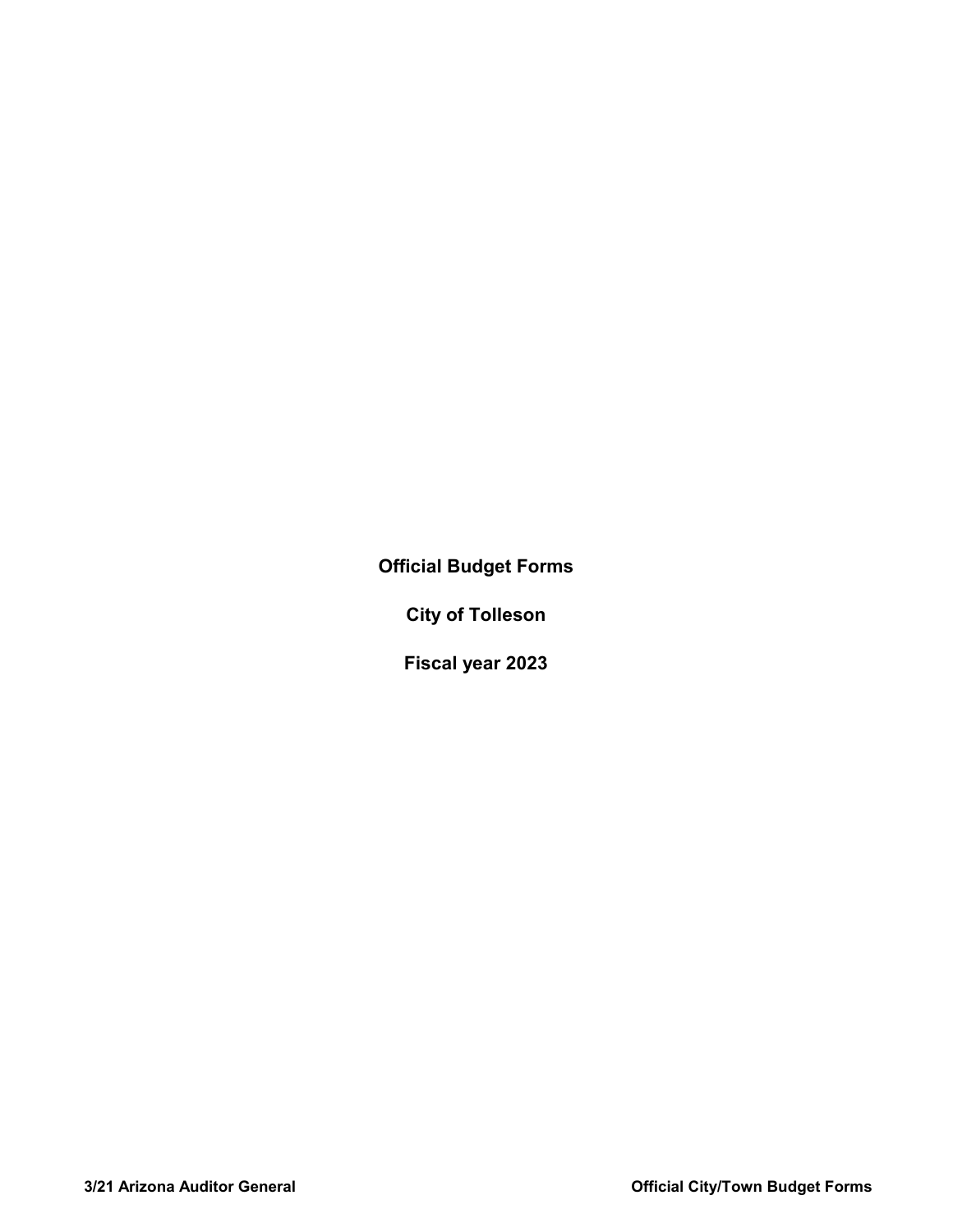## **City of Tolleson**

## **Table of Contents**

## **Fiscal year 2023**

Resolution for the Adoption of the Budget

- Schedule A—Summary Schedule of Estimated Revenues and Expenditures/Expenses
- Schedule B—Tax Levy and Tax Rate Information
- Schedule C—Revenues Other Than Property Taxes
- Schedule D—Other Financing Sources/(Uses) and Interfund Transfers
- Schedule E—Expenditures/Expenses by Fund
- Schedule F—Expenditures/Expenses by Department (as applicable)
- Schedule G—Full-Time Employees and Personnel Compensation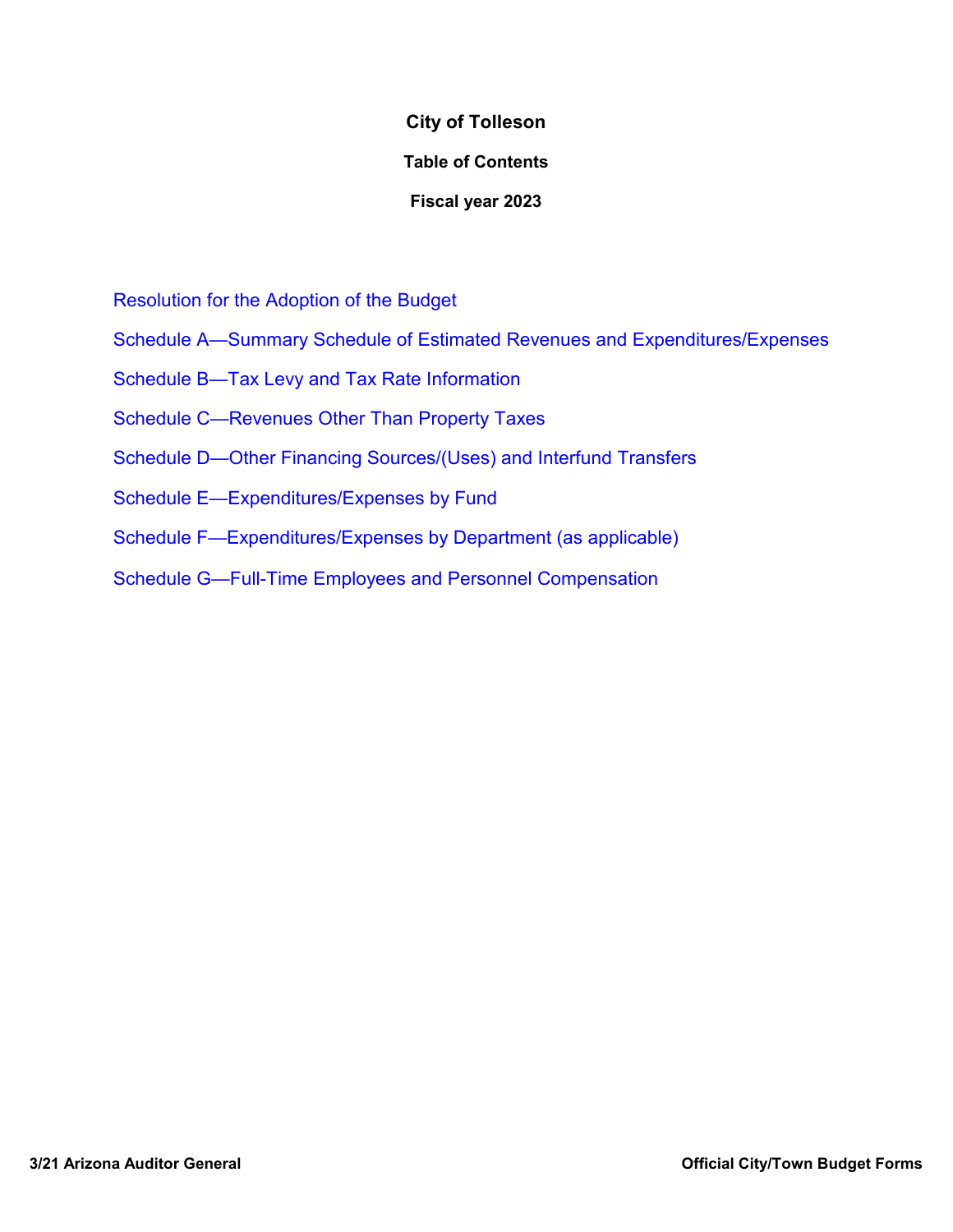#### **RESOLUTION NO. 2490**

**A RESOLUTION OF THE MAYOR AND COUNCIL OF THE CITY OF TOLLESON, MARICOPA COUNTY, ARIZONA, ADOPTING THE TENTATIVE ESTIMATES OF THE AMOUNTS REQUIRED FOR THE PUBLIC EXPENSE FOR THE CITY OF TOLLESON FOR FISCAL YEAR 2023; ADOPTING A TENTATIVE BUDGET; SETTING FORTH THE RECEIPTS AND AMOUNT ESTIMATED COLLECTIBLE FOR THE FISCAL YEAR; THE VARIOUS PURPOSES; GIVING NOTICE OF THE TIME FOR THE HEARING OF TAXPAYERS, FOR ADOPTION OF THE BUDGET AND FOR FIXING TAX LEVIES.**

**BE IT RESOLVED BY THE MAYOR AND COUNCIL OF THE CITY OF TOLLESON, ARIZONA,** as follows:

Section 1. That the Statements and Schedules adopted by the City Council attached hereto are for the Tentative Budget for the City of Tolleson for the Fiscal Year 2023.

Section 2. That the City Clerk is authorized and directed to (i) publish in the manner prescribed by law, a summary of the estimates of revenues and expenses as set forth in Schedule A, together with a notice of a hearing on the budget, (ii) file a complete copy of the estimates of revenues and expenses, as set forth in Schedules A thru G, at the City Library and City administrative offices, and (iii) post a complete copy of the estimates of revenues and expenses on the City's website at www.tolleson.az.gov, together with notice that the Council will meet for the purpose of final hearing of taxpayers and at a special meeting, for adoption of the Fiscal Year 2023 Annual Budget for the City of Tolleson on the 14th day of June, 2022 at the hour of 6:00 P.M. via Zoom Conference (Meeting ID: 543 972 0804), and will further meet for the purpose of making tax levies on the 28th day of June, 2022, at the hour of 6:00 P.M. via Zoom Conference (Meeting ID: 543 972 0804).

Section 3. The estimates of revenues and expenses and the notice (Resolution No. 2490) may be found at the City Library located at 9555 West Van Buren Street, Tolleson, Arizona 85353 and the City administrative offices, located at 9555 West Van Buren Street, Tolleson, Arizona 85353.

Section 4. Upon the recommendation of the City Manager and approval of the City Council, expenditures may be made for the appropriation for contingencies. The transfers of any sums within any specific appropriation may be made only upon the approval of the City Council.

Section 5. Money from any fund may be used for any of these appropriations, except money specifically restricted by State Law or by City Ordinance or Resolution.

Section 6. The Statements and Schedules of the Tentative Budget are as follows: Schedule A, B, C, D, E, F and G.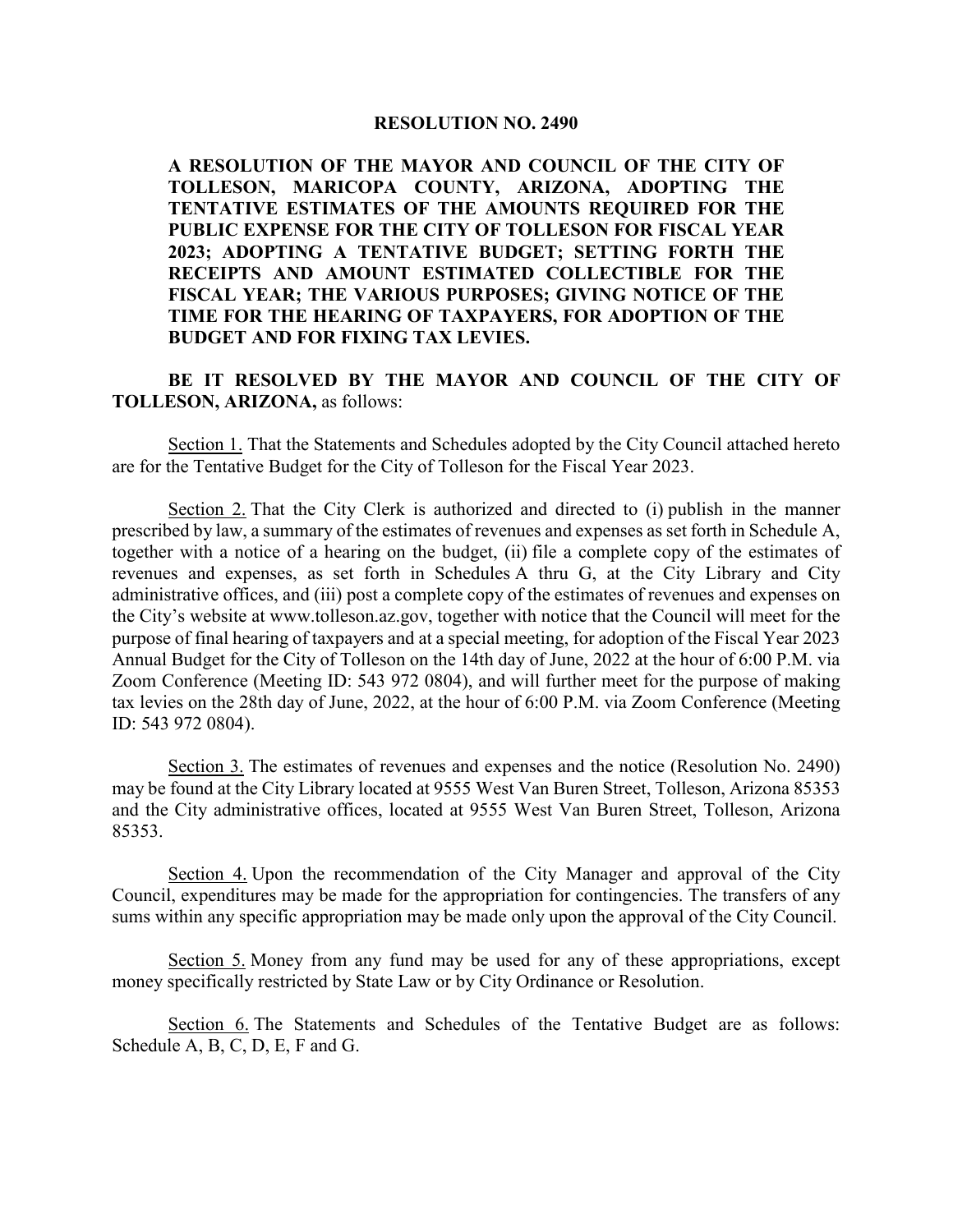CITY OF TOLLESON RESOLUTION NO. 2490 MAY 10, 2022 PAGE 2

Section 7. The Mayor, the City Manager, the City Clerk and City Attorney are hereby authorized and directed to take all steps necessary to carry out the purpose and intent of this Resolution.

**PASSED AND ADOPTED** by the Mayor and Council of the City of Tolleson, Arizona, on this 10th day of May, 2022.

 $\overline{a}$ Juan F. Rodriguez, Mayor

 ATTEST: riptal K*âmûû*<br>Crystal Zamora, City Clerk APPROVED AS TO FORM:  $\tau$ da Justin Pierce, City Attorney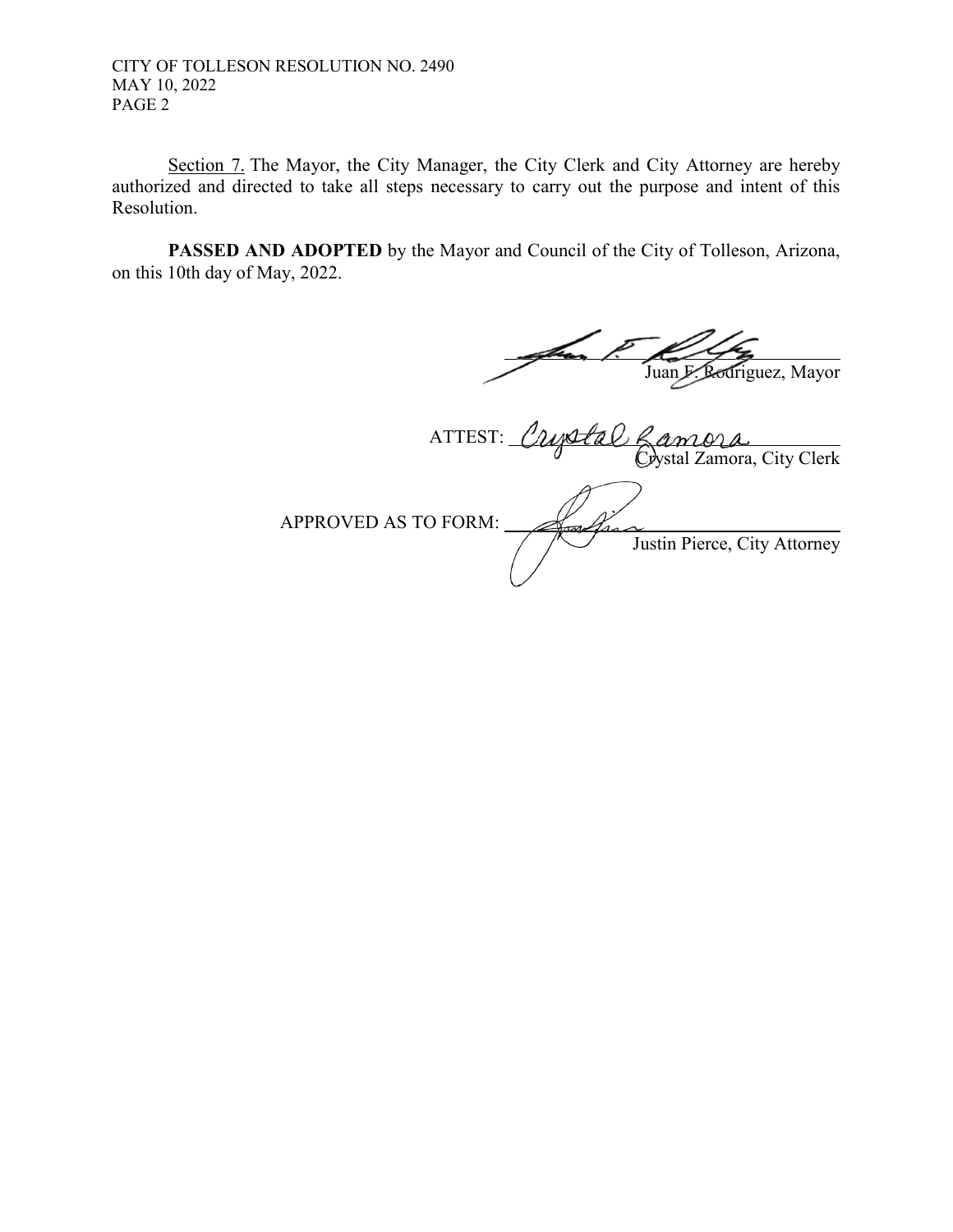#### **City of Tolleson Summary Schedule of Estimated Revenues and Expenditures/Expenses Fiscal year 2023**

|                       |                                                                                            | s      |    | Funds               |                                |                          |                                 |                       |                                             |                                         |                        |  |  |  |  |  |
|-----------------------|--------------------------------------------------------------------------------------------|--------|----|---------------------|--------------------------------|--------------------------|---------------------------------|-----------------------|---------------------------------------------|-----------------------------------------|------------------------|--|--|--|--|--|
| <b>Fiscal</b><br>year |                                                                                            | c<br>h |    | <b>General Fund</b> | <b>Special Revenue</b><br>Fund | <b>Debt Service Fund</b> | <b>Capital Projects</b><br>Fund | <b>Permanent Fund</b> | <b>Enterprise Funds</b><br><b>Available</b> | <b>Internal Service</b><br><b>Funds</b> | <b>Total All Funds</b> |  |  |  |  |  |
| 2022                  | Adopted/Adjusted Budgeted Expenditures/Expenses*                                           | Е.     |    | 42,367,705          | 17,949,816                     | 4,107,136                | 16,000,000                      | 0                     | 28,679,402                                  | $\mathbf{0}$                            | 109,104,059            |  |  |  |  |  |
| 2022                  | Actual Expenditures/Expenses**                                                             | Е.     |    | 33,136,682          | 6,597,385                      | 4,107,136                | 11.000.000                      | $\mathbf 0$           | 18,722,939                                  | $\mathbf{0}$                            | 73,564,142             |  |  |  |  |  |
| 2023                  | Fund Balance/Net Position at July 1***                                                     |        |    | 47,222,259          | 10,051,870                     | 669,076                  |                                 |                       | 34,957,171                                  |                                         | 92,900,376             |  |  |  |  |  |
| 2023                  | <b>Primary Property Tax Levy</b>                                                           | в      |    | 4,398,457           |                                |                          |                                 |                       |                                             |                                         | 4,398,457              |  |  |  |  |  |
| 2023                  | <b>Secondary Property Tax Levy</b>                                                         | в      |    |                     |                                | 3,017,000                |                                 |                       |                                             |                                         | 3,017,000              |  |  |  |  |  |
| 2023                  | <b>Estimated Revenues Other than Property Taxes</b>                                        | C      |    | 39,829,397          | 54,268,468                     | 620,000                  | 21,000,000                      | $\mathbf{0}$          | 27,217,035                                  | $\Omega$                                | 142,934,900            |  |  |  |  |  |
| 2023                  | <b>Other Financing Sources</b>                                                             | D      |    | O                   | 0                              | 0                        | 0                               | 0                     | $\mathbf{0}$                                | $\Omega$                                | $\mathbf{0}$           |  |  |  |  |  |
| 2023                  | <b>Other Financing (Uses)</b>                                                              | D      |    | O                   | $\Omega$                       | $\mathbf{0}$             | 0                               | 0                     | $\mathbf{0}$                                | $\Omega$                                | $\mathbf 0$            |  |  |  |  |  |
| 2023                  | <b>Interfund Transfers In</b>                                                              | D      |    | $\mathbf{r}$        | 632,827                        | $\Omega$                 | $\Omega$                        | 0                     | 150.000                                     | $\mathbf{0}$                            | 782,827                |  |  |  |  |  |
| 2023                  | Interfund Transfers (Out)                                                                  | D      | 10 | 632,827             | 0                              | 0                        | 0                               | 0                     | 150,000                                     | 0                                       | 782,827                |  |  |  |  |  |
| 2023                  | Line 11: Reduction for Fund Balance Reserved for Future<br><b>Budget Year Expenditures</b> |        |    |                     |                                |                          |                                 |                       |                                             |                                         |                        |  |  |  |  |  |
|                       | <b>Maintained for Future Debt Retirement</b>                                               |        |    |                     |                                |                          |                                 |                       |                                             |                                         | $\mathbf{0}$           |  |  |  |  |  |
|                       | <b>Maintained for Future Capital Projects</b>                                              |        |    |                     |                                |                          |                                 |                       |                                             |                                         | $\mathbf{0}$           |  |  |  |  |  |
|                       | <b>Maintained for Future Financial Stability</b>                                           |        |    |                     |                                |                          |                                 |                       |                                             |                                         | $\mathbf{0}$           |  |  |  |  |  |
|                       |                                                                                            |        |    |                     |                                |                          |                                 |                       |                                             |                                         | $\mathbf{0}$           |  |  |  |  |  |
|                       |                                                                                            |        |    |                     |                                |                          |                                 |                       |                                             |                                         | $\mathbf{0}$           |  |  |  |  |  |
| 2023                  | <b>Total Financial Resources Available</b>                                                 |        | 12 | 90,817,286          | 64,953,165                     | 4,306,076                | 21,000,000                      | 0                     | 62,174,206                                  | $\mathbf{0}$                            | 243,250,733            |  |  |  |  |  |
| 2023                  | <b>Budgeted Expenditures/Expenses</b>                                                      | E.     | 13 | 51,485,750          | 55.358.701                     | 4,129,932                | 21,000,000                      | $\mathbf{0}$          | 33.445.628                                  | $\mathbf{0}$                            | 165,420,011            |  |  |  |  |  |

| <b>Expenditure Limitation Comparison</b>                        |  | 2023        |             |
|-----------------------------------------------------------------|--|-------------|-------------|
| <b>Budgeted expenditures/expenses</b>                           |  | 109.104.059 | 165,420,011 |
| 2 Add/subtract: estimated net reconciling items                 |  |             |             |
| 3 Budgeted expenditures/expenses adjusted for reconciling items |  | 109.104.059 | 165,420,011 |
| 4 Less: estimated exclusions                                    |  |             |             |
| 5 Amount subject to the expenditure limitation                  |  | 109.104.059 | 165.420.011 |
| 6 EEC expenditure limitation                                    |  |             |             |

**The city/town does not levy property taxes and does not have special assessment districts for which property taxes are levied. Therefore, Schedule B has been omitted.**

**\* Includes Expenditure/Expense Adjustments Approved in the current year from Schedule E.** 

**\*\* Includes actual amounts as of the date the proposed budget was prepared, adjusted for estimated activity for the remainder of the fiscal year.**

Amounts on this line represent Fund Balance/Net Position amounts except for amounts not in spendable form (e.g., prepaids and inventories) or legally or contractually required to be maintained intact (e.g., principal of a **permanent fund).**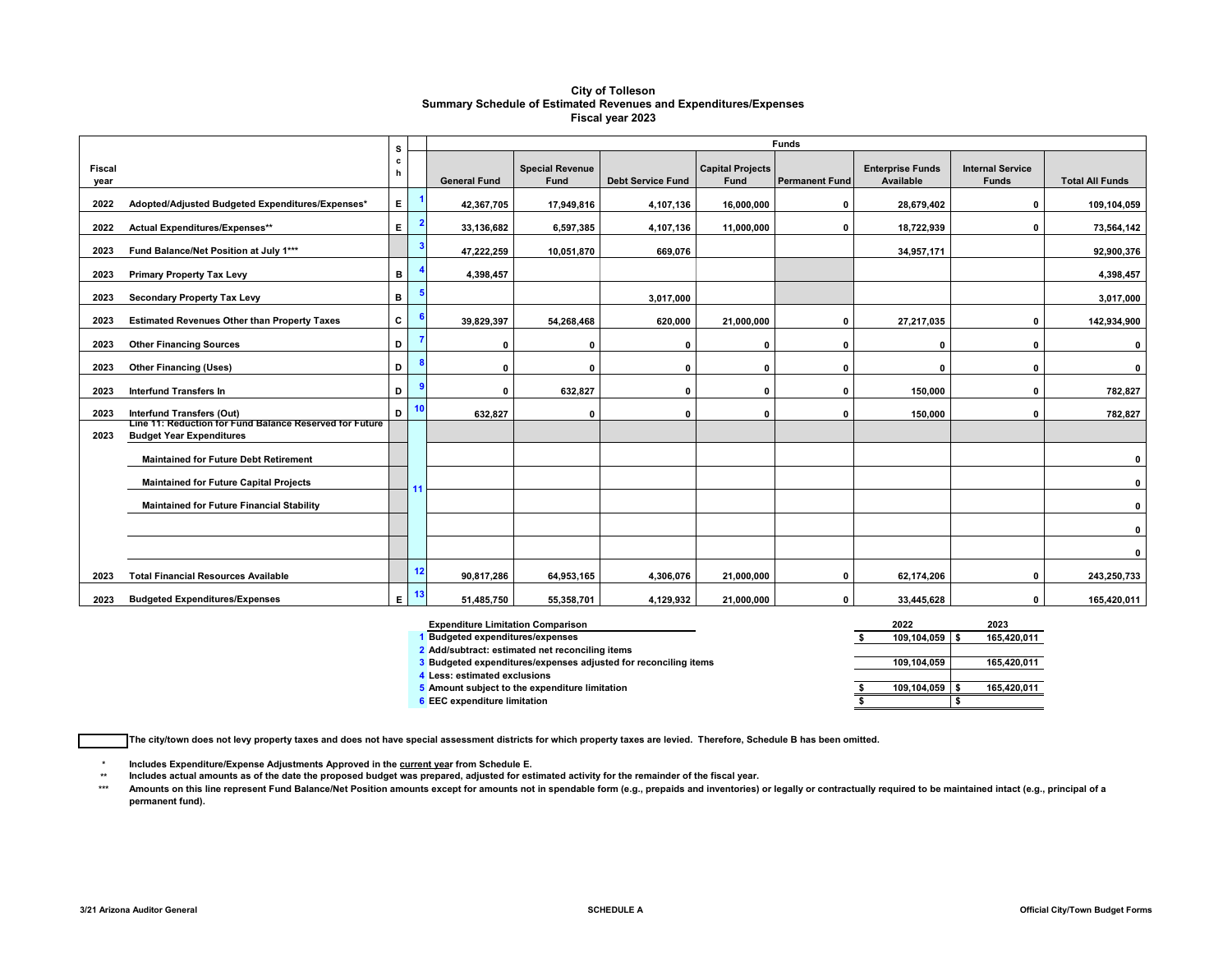# **City of Tolleson Tax Levy and Tax Rate Information Fiscal year 2023**

|                                                                                                                                                                                                                      |                | 2022                                | 2023            |
|----------------------------------------------------------------------------------------------------------------------------------------------------------------------------------------------------------------------|----------------|-------------------------------------|-----------------|
| 1. Maximum allowable primary property tax levy.<br>A.R.S. §42-17051(A)                                                                                                                                               | \$             | 4,280,110                           | \$<br>4,398,457 |
| 2. Amount received from primary property taxation in<br>the current year in excess of the sum of that year's<br>maximum allowable primary property tax levy.<br>A.R.S. §42-17102(A)(18)                              | \$             |                                     |                 |
| 3. Property tax levy amounts<br>A. Primary property taxes<br>Property tax judgment                                                                                                                                   | \$             | 4,280,110                           | \$<br>4,398,457 |
| <b>B.</b> Secondary property taxes<br>Property tax judgment                                                                                                                                                          |                | 2,825,110                           | 3,017,000       |
| C. Total property tax levy amounts                                                                                                                                                                                   | \$             | 7,105,220                           | \$<br>7,415,457 |
| 4. Property taxes collected*<br>A. Primary property taxes<br>(1) Current year's levy<br>(2) Prior years' levies<br>(3) Total primary property taxes<br><b>B.</b> Secondary property taxes<br>(1) Current year's levy | \$<br>\$<br>\$ | 4,280,110<br>4,280,110<br>2,825,110 |                 |
| (2) Prior years' levies<br>(3) Total secondary property taxes<br>C. Total property taxes collected                                                                                                                   | \$             | 2,825,110<br>7,105,220              |                 |
| 5. Property tax rates<br>A. City/Town tax rate<br>(1) Primary property tax rate                                                                                                                                      |                | 1.6551                              | 1.5894          |
| Property tax judgment<br>$(2)$ Secondary property tax rate                                                                                                                                                           |                | 1.0925                              | 1.0902          |
| Property tax judgment<br>(3) Total city/town tax rate<br><b>B.</b> Special assessment district tax rates                                                                                                             |                | 2.7476                              | 2.6796          |

Secondary property tax rates—As of the date the proposed budget was prepared, the special assessment districts for which secondary property taxes are levied. For information pertaining to these special assessment districts and their tax rates, please contact the city/town. city/town was operating

\* Includes actual property taxes collected as of the date the proposed budget was prepared, plus estimated property tax collections for the remainder of the fiscal year.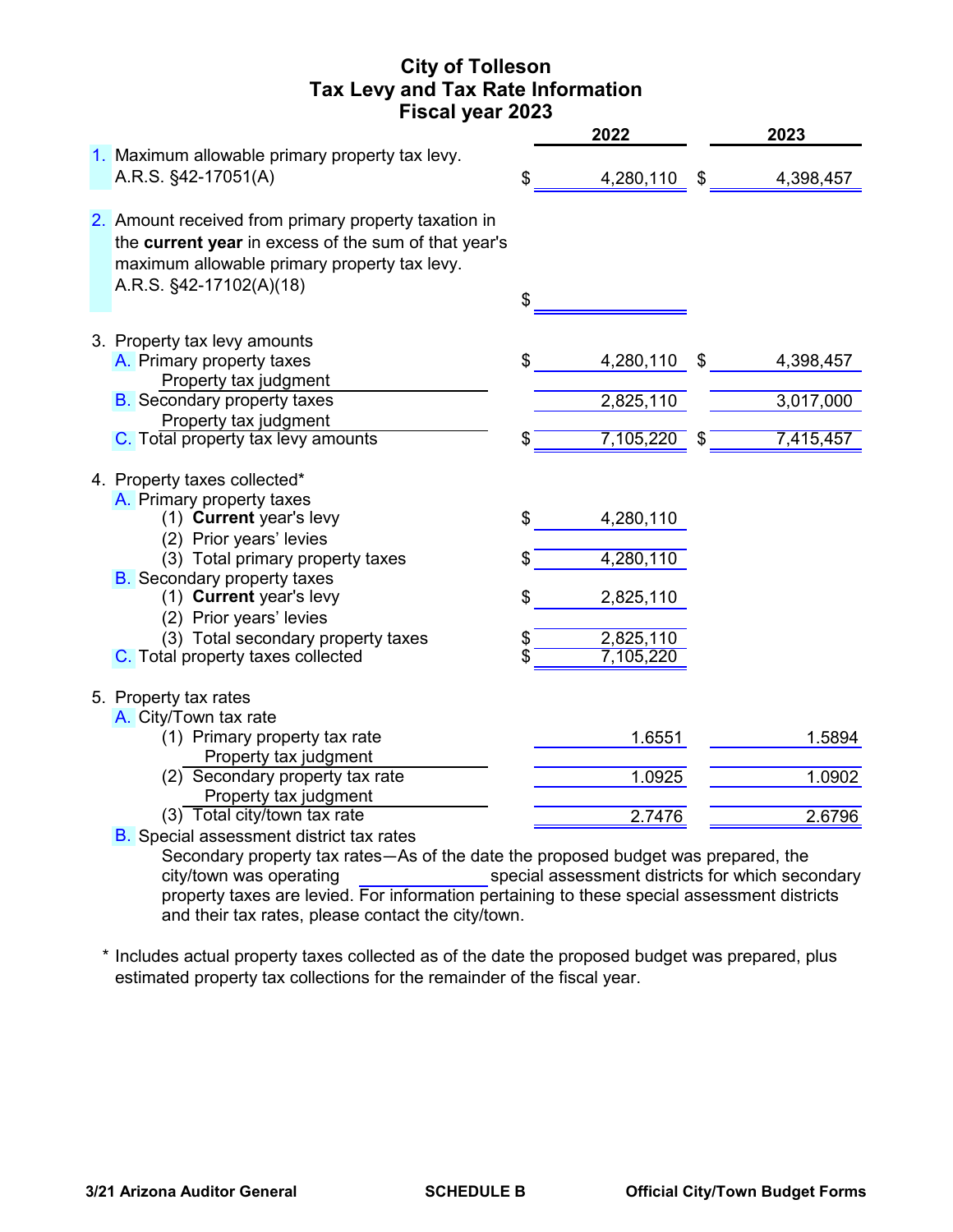| <b>Source of revenues</b>                                       |                            | <b>Estimated</b><br><b>revenues</b><br>2022 | <b>Actual revenues*</b><br>2022 |                  |    | <b>Estimated</b><br><b>revenues</b><br>2023 |  |  |
|-----------------------------------------------------------------|----------------------------|---------------------------------------------|---------------------------------|------------------|----|---------------------------------------------|--|--|
| <b>General Fund</b>                                             |                            |                                             |                                 |                  |    |                                             |  |  |
| <b>Local taxes</b>                                              |                            |                                             |                                 |                  |    |                                             |  |  |
| <b>City Sales Tax</b>                                           | $$\overline{\phantom{a}}$$ | 24,500,000                                  |                                 | $$29,000,000$ \$ |    | 30,000,000                                  |  |  |
| <b>Francise Tax</b>                                             |                            | 50,000                                      |                                 | 50,000           |    | 50,000                                      |  |  |
| <b>Licenses and permits</b>                                     |                            |                                             |                                 |                  |    |                                             |  |  |
| <b>Business Licenses</b>                                        |                            | 75,000                                      |                                 | 100,000          |    | 100,000                                     |  |  |
| <b>Building Permits</b>                                         |                            | 460,000                                     |                                 | 460,000          |    | 460,000                                     |  |  |
| Intergovernmental                                               |                            |                                             |                                 |                  |    |                                             |  |  |
| Urban Revenue Sharing                                           |                            | 961,869                                     |                                 | 961,869          |    | 1,392,751                                   |  |  |
| State Sales Tax                                                 |                            | 865,586                                     |                                 | 865,586          |    | 1,032,862                                   |  |  |
| <b>LTAF</b>                                                     |                            | 19,250                                      |                                 | 19,250           |    | 19,250                                      |  |  |
| <b>Charges for services</b><br><b>Building Plan Review Fees</b> |                            |                                             |                                 | 350,000          |    | 350,000                                     |  |  |
| <b>Zoning Fees</b>                                              |                            | 300,000<br>40,000                           |                                 | 100,000          |    | 80,000                                      |  |  |
| <b>Other Charges for Services</b>                               |                            | 1,180,613                                   |                                 | 980,613          |    | 1,514,034                                   |  |  |
| <b>Fines and forfeits</b>                                       |                            |                                             |                                 |                  |    |                                             |  |  |
| <b>Traffic Fines</b>                                            |                            | 180,000                                     |                                 | 120,000          |    | 120,000                                     |  |  |
| <b>Library Fines</b>                                            |                            |                                             |                                 | 2,000            |    |                                             |  |  |
| Interest on investments                                         |                            |                                             |                                 |                  |    |                                             |  |  |
| <b>LGIP Earnings</b>                                            |                            | 20,000                                      |                                 | 12,000           |    | 12,000                                      |  |  |
| <b>PFM Investment Earnings</b>                                  |                            | 150,000                                     |                                 | 100,000          |    | 100,000                                     |  |  |
| In-lieu property taxes                                          |                            |                                             |                                 |                  |    |                                             |  |  |
| In-Lieu Taxes                                                   |                            | 603,000                                     |                                 | 601,500          |    | 601,500                                     |  |  |
| <b>Contributions</b>                                            |                            |                                             |                                 |                  |    |                                             |  |  |
| Voluntary contributions                                         |                            | 25,000                                      |                                 | 25,000           |    | 25,000                                      |  |  |
| <b>Miscellaneous</b>                                            |                            |                                             |                                 |                  |    |                                             |  |  |
| Sale of Land and Equipment                                      |                            | 15,000                                      |                                 |                  |    | 3,510,000                                   |  |  |
| Lease Revenue                                                   |                            | 67,000                                      |                                 | 67,000           |    | 67,000                                      |  |  |
| Miscellaneous                                                   |                            | 255,000                                     |                                 | 385,275          |    | 395,000                                     |  |  |
| Total General Fund \$                                           |                            | 29,767,318                                  | \$                              | 34,200,093       | \$ | 39,829,397                                  |  |  |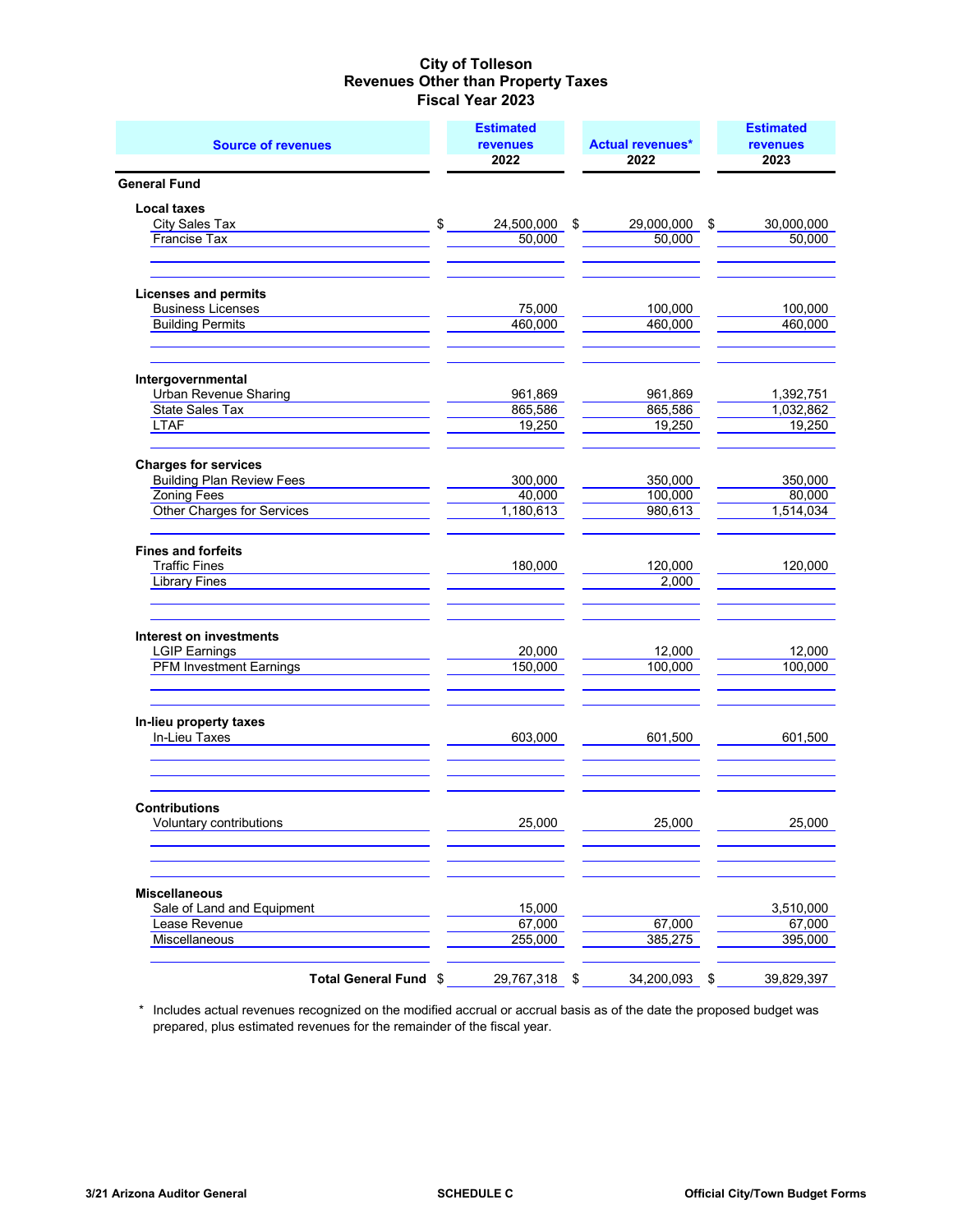| <b>Source of revenues</b>                   |              | <b>Estimated</b><br>revenues<br>2022 | <b>Actual revenues*</b><br>2022  | <b>Estimated</b><br><b>revenues</b><br>2023 |
|---------------------------------------------|--------------|--------------------------------------|----------------------------------|---------------------------------------------|
| <b>Special Revenue Funds</b>                |              |                                      |                                  |                                             |
| <b>Highway Users Revenue Fund</b>           | $\mathbb{S}$ |                                      | \$                               | \$                                          |
| <b>Auto Lieu Tax</b>                        |              | 341,868                              | 341,868                          | 341,665                                     |
| <b>Highway Users Gas Tax</b>                |              | 490,406                              | 490,406                          | 572,409                                     |
| <b>LGIP Earnings</b>                        |              | 500                                  | 300                              | 300                                         |
|                                             | \$           | $832,774$ \$                         | $832,574$ \$                     | 914,374                                     |
| <b>Grants Fund</b>                          | \$           | 11,178,530 \$                        | 144,217                          | \$<br>43,086,925                            |
|                                             | \$           | $11,178,530$ \$                      | 144,217                          | \$<br>43,086,925                            |
| <b>Public Safety Fund</b>                   | \$           |                                      | \$                               | \$                                          |
| Sales Tax                                   |              | 3,950,000                            | 6,875,000                        | 7,600,000                                   |
| <b>Prisoner Revenue</b>                     |              |                                      | 15,000                           | 10,000                                      |
| Miscellaneous                               |              | 200,000                              | 132,000                          | 127,000                                     |
|                                             | \$           | 4,150,000                            | \$<br>7,022,000                  | \$<br>7,737,000                             |
| Other Special Revenue Funds                 | \$           |                                      | \$                               | \$                                          |
| <b>Charges for Services</b>                 |              | 57,500                               | 59,500                           | 59,500                                      |
| Fees                                        |              | 35,000                               | 26,000                           | 26,000                                      |
| <b>LGIP Earnings</b>                        |              | 500                                  | 200                              | 200                                         |
|                                             | \$           | $93,000$ \$                          | 85,700                           | \$<br>85,700                                |
| Area Agency on Aging                        |              | 189,469 \$                           | 182,159                          | \$<br>234,469                               |
|                                             | \$           | $189,469$ \$                         | $182, 159$ \$                    | 234,469                                     |
| AZ CARES Fund                               | \$           | 1,039,535 \$                         | 553,200 \$                       | 1,810,000                                   |
|                                             | \$           | 1,039,535                            | \$<br>553,200                    | \$<br>1,810,000                             |
| CDBG                                        |              |                                      | \$ 350,000 \$ 180,000 \$ 400,000 |                                             |
|                                             | $\sqrt[6]{}$ |                                      | $350,000$ \$ $180,000$ \$        | 400,000                                     |
|                                             |              | $\frac{1}{2}$                        | $\frac{1}{2}$                    | $\frac{1}{2}$                               |
|                                             | \$           |                                      | \$                               | \$                                          |
| Total Special Revenue Funds \$17,833,308 \$ |              |                                      | 8,999,850 \$                     | 54,268,468                                  |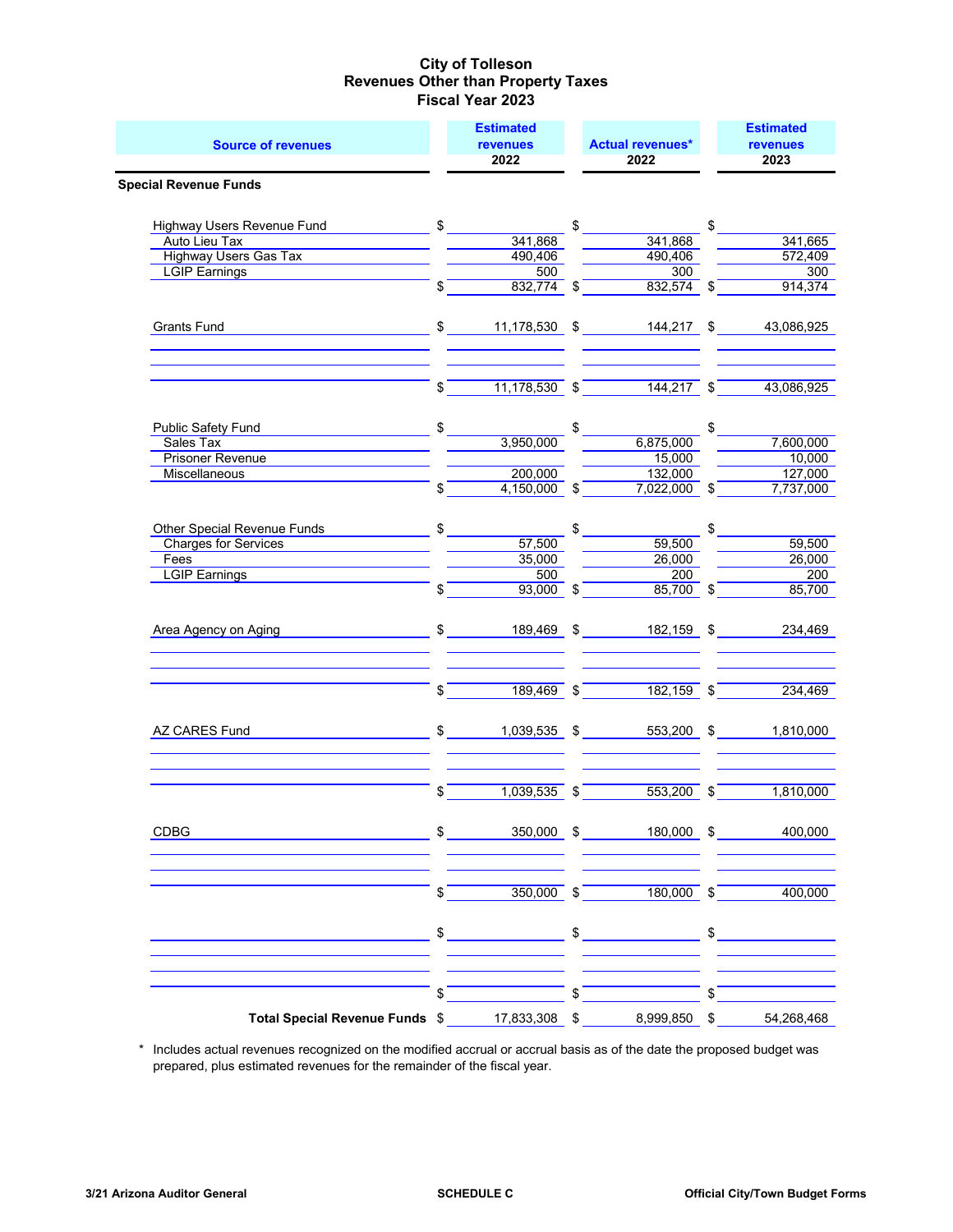| <b>Source of revenues</b>                                                                                                                                                                                                                                                     |                         | <b>Estimated</b><br><b>revenues</b><br>2022                                                                                                                                                                                                                                                                                                                                                                                                                                                                                                                                                                                                                                                                                                                |              | <b>Actual revenues*</b><br>2022                                                                                                                                                                                                                                                                                     |                       | <b>Estimated</b><br><b>revenues</b><br>2023                |
|-------------------------------------------------------------------------------------------------------------------------------------------------------------------------------------------------------------------------------------------------------------------------------|-------------------------|------------------------------------------------------------------------------------------------------------------------------------------------------------------------------------------------------------------------------------------------------------------------------------------------------------------------------------------------------------------------------------------------------------------------------------------------------------------------------------------------------------------------------------------------------------------------------------------------------------------------------------------------------------------------------------------------------------------------------------------------------------|--------------|---------------------------------------------------------------------------------------------------------------------------------------------------------------------------------------------------------------------------------------------------------------------------------------------------------------------|-----------------------|------------------------------------------------------------|
| <b>Debt Service Funds</b>                                                                                                                                                                                                                                                     |                         |                                                                                                                                                                                                                                                                                                                                                                                                                                                                                                                                                                                                                                                                                                                                                            |              |                                                                                                                                                                                                                                                                                                                     |                       |                                                            |
| Sales Tax<br><b>LGIP Earnings</b>                                                                                                                                                                                                                                             |                         | $$\overline{\hspace{1.5cm}}$$<br>2,180                                                                                                                                                                                                                                                                                                                                                                                                                                                                                                                                                                                                                                                                                                                     |              | 476,200 \$<br>476,200 \$<br>400                                                                                                                                                                                                                                                                                     |                       | 620,000                                                    |
|                                                                                                                                                                                                                                                                               | $\sqrt[6]{\frac{1}{2}}$ | $478,380$ \$                                                                                                                                                                                                                                                                                                                                                                                                                                                                                                                                                                                                                                                                                                                                               |              | $476,600$ \$                                                                                                                                                                                                                                                                                                        |                       | 620,000                                                    |
|                                                                                                                                                                                                                                                                               |                         | $\updownarrow$                                                                                                                                                                                                                                                                                                                                                                                                                                                                                                                                                                                                                                                                                                                                             |              | $\frac{1}{2}$                                                                                                                                                                                                                                                                                                       |                       | $\frac{1}{2}$                                              |
|                                                                                                                                                                                                                                                                               | \$                      |                                                                                                                                                                                                                                                                                                                                                                                                                                                                                                                                                                                                                                                                                                                                                            | \$           |                                                                                                                                                                                                                                                                                                                     | \$                    |                                                            |
|                                                                                                                                                                                                                                                                               |                         | $\begin{array}{c c} \updownarrow & \downarrow \\ \downarrow & \downarrow \\ \downarrow & \downarrow \\ \downarrow & \downarrow \\ \downarrow & \downarrow \\ \downarrow & \downarrow \\ \downarrow & \downarrow \\ \downarrow & \downarrow \\ \downarrow & \downarrow \\ \downarrow & \downarrow \\ \downarrow & \downarrow \\ \downarrow & \downarrow \\ \downarrow & \downarrow \\ \downarrow & \downarrow \\ \downarrow & \downarrow \\ \downarrow & \downarrow \\ \downarrow & \downarrow \\ \downarrow & \downarrow \\ \downarrow & \downarrow \\ \downarrow & \downarrow \\ \downarrow & \downarrow \\ \downarrow & \downarrow \\ \downarrow & \downarrow \\ \downarrow & \downarrow \\ \downarrow & \downarrow \\ \downarrow & \downarrow \\ \down$ |              | $\frac{1}{2}$                                                                                                                                                                                                                                                                                                       |                       | $\frac{1}{\sqrt{1-\frac{1}{2}}\left(1-\frac{1}{2}\right)}$ |
|                                                                                                                                                                                                                                                                               | \$                      |                                                                                                                                                                                                                                                                                                                                                                                                                                                                                                                                                                                                                                                                                                                                                            | \$           |                                                                                                                                                                                                                                                                                                                     | \$                    |                                                            |
|                                                                                                                                                                                                                                                                               |                         |                                                                                                                                                                                                                                                                                                                                                                                                                                                                                                                                                                                                                                                                                                                                                            |              |                                                                                                                                                                                                                                                                                                                     |                       | $\sim$                                                     |
|                                                                                                                                                                                                                                                                               |                         | $\int$                                                                                                                                                                                                                                                                                                                                                                                                                                                                                                                                                                                                                                                                                                                                                     |              | $\sqrt{2}$                                                                                                                                                                                                                                                                                                          | $\overline{\text{S}}$ |                                                            |
| Total Debt Service Funds \$478,380 \$<br><b>Capital Projects Funds</b>                                                                                                                                                                                                        |                         |                                                                                                                                                                                                                                                                                                                                                                                                                                                                                                                                                                                                                                                                                                                                                            |              | 476,600 \$                                                                                                                                                                                                                                                                                                          |                       | 620,000                                                    |
| Bond Proceeds <b>Example 20</b> Section 20 Apr 20 Section 20 Apr 20 Apr 20 Section 20 Apr 20 Apr 20 Section 20 Apr 20 Apr 20 Apr 20 Apr 20 Apr 20 Apr 20 Apr 20 Apr 20 Apr 20 Apr 20 Apr 20 Apr 20 Apr 20 Apr 20 Apr 20 Apr 20 Apr<br>LGIP Earnings<br><b>PFM Investments</b> |                         | $\frac{\sqrt{21,000,000}}{\sqrt{21,000,000}}$ \$<br>20,000                                                                                                                                                                                                                                                                                                                                                                                                                                                                                                                                                                                                                                                                                                 |              | 500<br>1,500                                                                                                                                                                                                                                                                                                        |                       | $\mathbb{S}$<br>21,000,000                                 |
|                                                                                                                                                                                                                                                                               | $\mathbb{S}$            | $21,020,000$ \$                                                                                                                                                                                                                                                                                                                                                                                                                                                                                                                                                                                                                                                                                                                                            |              | $2,000$ \$                                                                                                                                                                                                                                                                                                          |                       | 21,000,000                                                 |
|                                                                                                                                                                                                                                                                               |                         |                                                                                                                                                                                                                                                                                                                                                                                                                                                                                                                                                                                                                                                                                                                                                            |              | $\frac{1}{2}$ $\frac{1}{2}$ $\frac{1}{2}$ $\frac{1}{2}$ $\frac{1}{2}$ $\frac{1}{2}$ $\frac{1}{2}$ $\frac{1}{2}$ $\frac{1}{2}$ $\frac{1}{2}$ $\frac{1}{2}$ $\frac{1}{2}$ $\frac{1}{2}$ $\frac{1}{2}$ $\frac{1}{2}$ $\frac{1}{2}$ $\frac{1}{2}$ $\frac{1}{2}$ $\frac{1}{2}$ $\frac{1}{2}$ $\frac{1}{2}$ $\frac{1}{2}$ |                       |                                                            |
|                                                                                                                                                                                                                                                                               | \$                      |                                                                                                                                                                                                                                                                                                                                                                                                                                                                                                                                                                                                                                                                                                                                                            |              |                                                                                                                                                                                                                                                                                                                     |                       |                                                            |
|                                                                                                                                                                                                                                                                               | \$                      |                                                                                                                                                                                                                                                                                                                                                                                                                                                                                                                                                                                                                                                                                                                                                            | \$           |                                                                                                                                                                                                                                                                                                                     | \$                    |                                                            |
|                                                                                                                                                                                                                                                                               | $\sqrt{2}$              |                                                                                                                                                                                                                                                                                                                                                                                                                                                                                                                                                                                                                                                                                                                                                            | $\sqrt[6]{}$ |                                                                                                                                                                                                                                                                                                                     | $\sqrt[6]{ }$         |                                                            |
|                                                                                                                                                                                                                                                                               |                         | $\frac{1}{\sqrt{2}}$                                                                                                                                                                                                                                                                                                                                                                                                                                                                                                                                                                                                                                                                                                                                       |              | $\frac{1}{\sqrt{2}}$                                                                                                                                                                                                                                                                                                |                       | $\frac{1}{\sqrt{2}}$                                       |
|                                                                                                                                                                                                                                                                               | \$                      |                                                                                                                                                                                                                                                                                                                                                                                                                                                                                                                                                                                                                                                                                                                                                            | \$           |                                                                                                                                                                                                                                                                                                                     | \$                    |                                                            |
|                                                                                                                                                                                                                                                                               |                         |                                                                                                                                                                                                                                                                                                                                                                                                                                                                                                                                                                                                                                                                                                                                                            |              | $2,000$ \$                                                                                                                                                                                                                                                                                                          |                       | 21,000,000                                                 |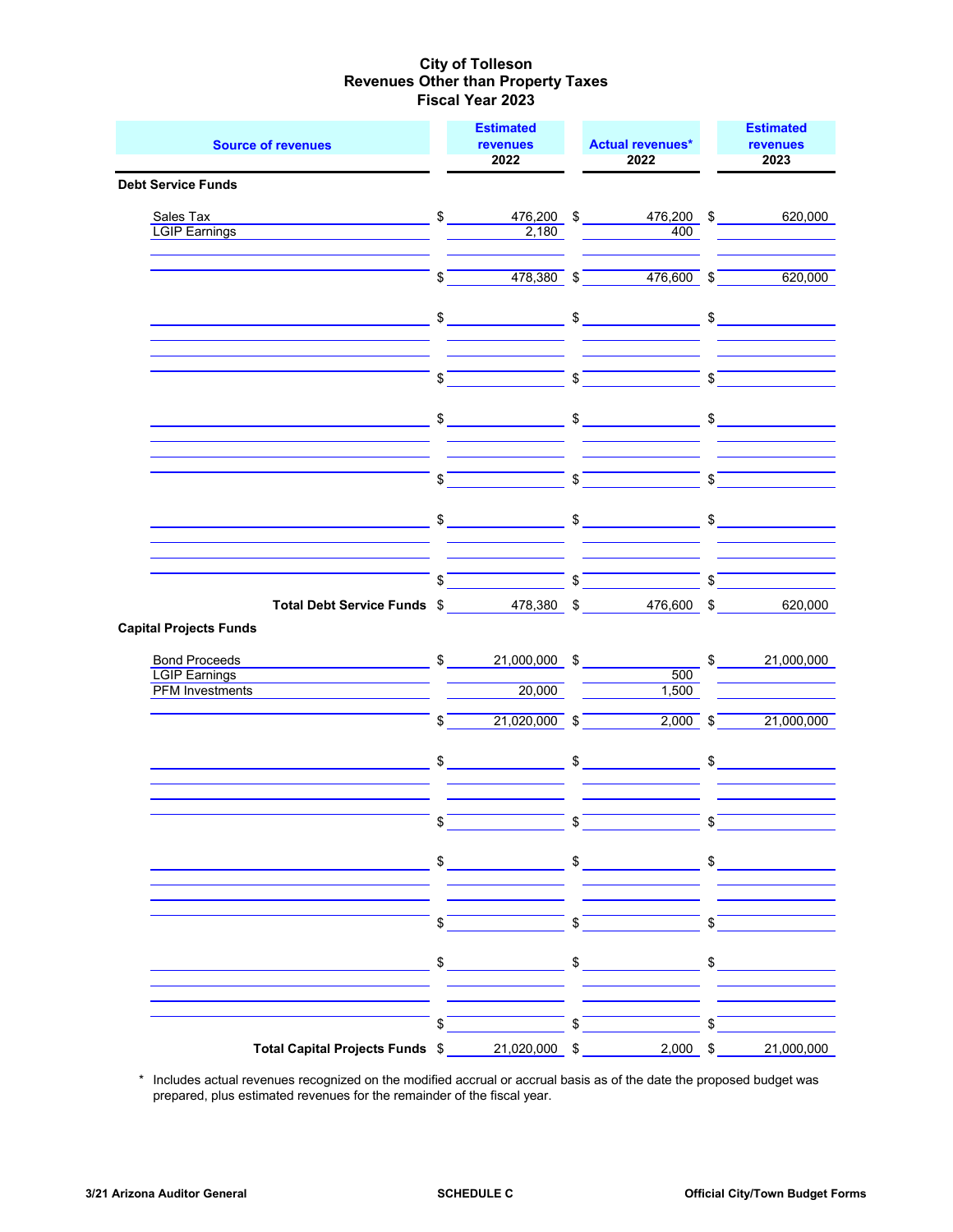|                                                                                                                      |                                        | <b>Estimated</b>                                                                                                                                                                                                                                                                                                                                                                                                                |                           |                                                                                                                                                                                                                                                                                                                                                                                                                                 |               | <b>Estimated</b> |
|----------------------------------------------------------------------------------------------------------------------|----------------------------------------|---------------------------------------------------------------------------------------------------------------------------------------------------------------------------------------------------------------------------------------------------------------------------------------------------------------------------------------------------------------------------------------------------------------------------------|---------------------------|---------------------------------------------------------------------------------------------------------------------------------------------------------------------------------------------------------------------------------------------------------------------------------------------------------------------------------------------------------------------------------------------------------------------------------|---------------|------------------|
| <b>Source of revenues</b>                                                                                            |                                        | <b>revenues</b>                                                                                                                                                                                                                                                                                                                                                                                                                 |                           | <b>Actual revenues*</b>                                                                                                                                                                                                                                                                                                                                                                                                         |               | <b>revenues</b>  |
|                                                                                                                      |                                        | 2022                                                                                                                                                                                                                                                                                                                                                                                                                            |                           | 2022                                                                                                                                                                                                                                                                                                                                                                                                                            |               | 2023             |
| <b>Permanent Funds</b>                                                                                               |                                        |                                                                                                                                                                                                                                                                                                                                                                                                                                 |                           |                                                                                                                                                                                                                                                                                                                                                                                                                                 |               |                  |
| <u> Alexandro de la contrada de la contrada de la contrada de la contrada de la contrada de la contrada de la co</u> |                                        | $\frac{1}{\sqrt{1-\frac{1}{2}}}\frac{1}{\sqrt{1-\frac{1}{2}}}\frac{1}{\sqrt{1-\frac{1}{2}}}\frac{1}{\sqrt{1-\frac{1}{2}}}\frac{1}{\sqrt{1-\frac{1}{2}}}\frac{1}{\sqrt{1-\frac{1}{2}}}\frac{1}{\sqrt{1-\frac{1}{2}}}\frac{1}{\sqrt{1-\frac{1}{2}}}\frac{1}{\sqrt{1-\frac{1}{2}}}\frac{1}{\sqrt{1-\frac{1}{2}}}\frac{1}{\sqrt{1-\frac{1}{2}}}\frac{1}{\sqrt{1-\frac{1}{2}}}\frac{1}{\sqrt{1-\frac{1}{2}}}\frac{1}{\sqrt{1-\frac{$ |                           | $\frac{1}{\sqrt{1-\frac{1}{2}}}\frac{1}{\sqrt{1-\frac{1}{2}}}\frac{1}{\sqrt{1-\frac{1}{2}}}\frac{1}{\sqrt{1-\frac{1}{2}}}\frac{1}{\sqrt{1-\frac{1}{2}}}\frac{1}{\sqrt{1-\frac{1}{2}}}\frac{1}{\sqrt{1-\frac{1}{2}}}\frac{1}{\sqrt{1-\frac{1}{2}}}\frac{1}{\sqrt{1-\frac{1}{2}}}\frac{1}{\sqrt{1-\frac{1}{2}}}\frac{1}{\sqrt{1-\frac{1}{2}}}\frac{1}{\sqrt{1-\frac{1}{2}}}\frac{1}{\sqrt{1-\frac{1}{2}}}\frac{1}{\sqrt{1-\frac{$ |               | $\sim$           |
|                                                                                                                      |                                        |                                                                                                                                                                                                                                                                                                                                                                                                                                 |                           |                                                                                                                                                                                                                                                                                                                                                                                                                                 |               |                  |
|                                                                                                                      |                                        |                                                                                                                                                                                                                                                                                                                                                                                                                                 |                           |                                                                                                                                                                                                                                                                                                                                                                                                                                 |               |                  |
|                                                                                                                      | \$                                     |                                                                                                                                                                                                                                                                                                                                                                                                                                 | $\mathbf{s}$              |                                                                                                                                                                                                                                                                                                                                                                                                                                 | \$            |                  |
|                                                                                                                      |                                        |                                                                                                                                                                                                                                                                                                                                                                                                                                 |                           |                                                                                                                                                                                                                                                                                                                                                                                                                                 |               |                  |
|                                                                                                                      |                                        | $\frac{1}{2}$                                                                                                                                                                                                                                                                                                                                                                                                                   |                           | $\frac{1}{2}$                                                                                                                                                                                                                                                                                                                                                                                                                   | \$            |                  |
|                                                                                                                      |                                        |                                                                                                                                                                                                                                                                                                                                                                                                                                 |                           |                                                                                                                                                                                                                                                                                                                                                                                                                                 |               |                  |
|                                                                                                                      | $\sqrt[3]{\phantom{a}^{\phantom{a}}}\$ |                                                                                                                                                                                                                                                                                                                                                                                                                                 | \$                        |                                                                                                                                                                                                                                                                                                                                                                                                                                 | \$            |                  |
|                                                                                                                      | $$\overline{\phantom{a}}$$             |                                                                                                                                                                                                                                                                                                                                                                                                                                 |                           | $\frac{1}{2}$                                                                                                                                                                                                                                                                                                                                                                                                                   |               | $\frac{1}{2}$    |
|                                                                                                                      | \$                                     |                                                                                                                                                                                                                                                                                                                                                                                                                                 | $\sqrt{s}$                |                                                                                                                                                                                                                                                                                                                                                                                                                                 | \$            |                  |
|                                                                                                                      |                                        | $\sim$                                                                                                                                                                                                                                                                                                                                                                                                                          |                           | $\sim$                                                                                                                                                                                                                                                                                                                                                                                                                          |               | $\frac{1}{2}$    |
|                                                                                                                      |                                        |                                                                                                                                                                                                                                                                                                                                                                                                                                 |                           |                                                                                                                                                                                                                                                                                                                                                                                                                                 |               |                  |
|                                                                                                                      |                                        | $\int$                                                                                                                                                                                                                                                                                                                                                                                                                          |                           |                                                                                                                                                                                                                                                                                                                                                                                                                                 | $\mathfrak s$ |                  |
| Total Permanent Funds \$                                                                                             |                                        |                                                                                                                                                                                                                                                                                                                                                                                                                                 |                           | $$\overbrace{\hspace{2.5cm}}$                                                                                                                                                                                                                                                                                                                                                                                                   | \$            |                  |
| <b>Enterprise Funds</b>                                                                                              |                                        |                                                                                                                                                                                                                                                                                                                                                                                                                                 |                           |                                                                                                                                                                                                                                                                                                                                                                                                                                 |               |                  |
| <b>Water Fund</b><br>Sales and Charges for Services                                                                  | $\frac{1}{2}$                          | 9,025,675                                                                                                                                                                                                                                                                                                                                                                                                                       | \$                        | 7,748,500                                                                                                                                                                                                                                                                                                                                                                                                                       | \$            | 9,853,175        |
| <b>Investment Earnings</b>                                                                                           |                                        | 105,000                                                                                                                                                                                                                                                                                                                                                                                                                         |                           | 30,000                                                                                                                                                                                                                                                                                                                                                                                                                          |               | 46,000           |
| Miscellaneous                                                                                                        |                                        | 3,700                                                                                                                                                                                                                                                                                                                                                                                                                           |                           | 4,100                                                                                                                                                                                                                                                                                                                                                                                                                           |               | 4,300            |
|                                                                                                                      | \$                                     | $9,134,375$ \$                                                                                                                                                                                                                                                                                                                                                                                                                  |                           | $7,782,600$ \$                                                                                                                                                                                                                                                                                                                                                                                                                  |               | 9,903,475        |
| Sanitation Fund                                                                                                      | \$                                     |                                                                                                                                                                                                                                                                                                                                                                                                                                 | $\mathfrak{S}$            |                                                                                                                                                                                                                                                                                                                                                                                                                                 | \$            |                  |
| Sales and Charges for Services                                                                                       |                                        | 448,900                                                                                                                                                                                                                                                                                                                                                                                                                         |                           | 440,000                                                                                                                                                                                                                                                                                                                                                                                                                         |               | 452,800          |
| <b>Investment Earnings</b>                                                                                           |                                        | 300                                                                                                                                                                                                                                                                                                                                                                                                                             |                           | 120                                                                                                                                                                                                                                                                                                                                                                                                                             |               | 150              |
|                                                                                                                      |                                        |                                                                                                                                                                                                                                                                                                                                                                                                                                 |                           |                                                                                                                                                                                                                                                                                                                                                                                                                                 |               |                  |
|                                                                                                                      | \$                                     | 449,200                                                                                                                                                                                                                                                                                                                                                                                                                         | \$                        | 440,120                                                                                                                                                                                                                                                                                                                                                                                                                         | \$            | 452,950          |
| Waste Water Treatment Fund                                                                                           | \$                                     |                                                                                                                                                                                                                                                                                                                                                                                                                                 | \$                        |                                                                                                                                                                                                                                                                                                                                                                                                                                 | \$            |                  |
| Sales and Charges for Services                                                                                       |                                        | 6,857,650                                                                                                                                                                                                                                                                                                                                                                                                                       |                           | 5,122,000                                                                                                                                                                                                                                                                                                                                                                                                                       |               | 15,068,110       |
| <b>Investment Earnings</b>                                                                                           |                                        | 91,700                                                                                                                                                                                                                                                                                                                                                                                                                          |                           | 3,000                                                                                                                                                                                                                                                                                                                                                                                                                           |               | 13,500           |
|                                                                                                                      | \$                                     | 6,949,350                                                                                                                                                                                                                                                                                                                                                                                                                       | \$                        | 5,125,000                                                                                                                                                                                                                                                                                                                                                                                                                       | \$            | 15,081,610       |
| Sewer Fund                                                                                                           | \$                                     |                                                                                                                                                                                                                                                                                                                                                                                                                                 | \$                        |                                                                                                                                                                                                                                                                                                                                                                                                                                 | \$            |                  |
| Sales and Charges for Services                                                                                       |                                        | 1,732,800                                                                                                                                                                                                                                                                                                                                                                                                                       |                           | 1,741,700                                                                                                                                                                                                                                                                                                                                                                                                                       |               | 1,768,000        |
| <b>Investment Earnings</b>                                                                                           |                                        | 22,000                                                                                                                                                                                                                                                                                                                                                                                                                          |                           | 8,000                                                                                                                                                                                                                                                                                                                                                                                                                           |               | 11,000           |
|                                                                                                                      | \$                                     | 1,754,800                                                                                                                                                                                                                                                                                                                                                                                                                       | \$                        | 1,749,700                                                                                                                                                                                                                                                                                                                                                                                                                       | \$            | 1,779,000        |
| Total Enterprise Funds \$                                                                                            |                                        | 18,287,725                                                                                                                                                                                                                                                                                                                                                                                                                      | $\boldsymbol{\mathsf{S}}$ | 15,097,420                                                                                                                                                                                                                                                                                                                                                                                                                      | \$            | 27, 217, 035     |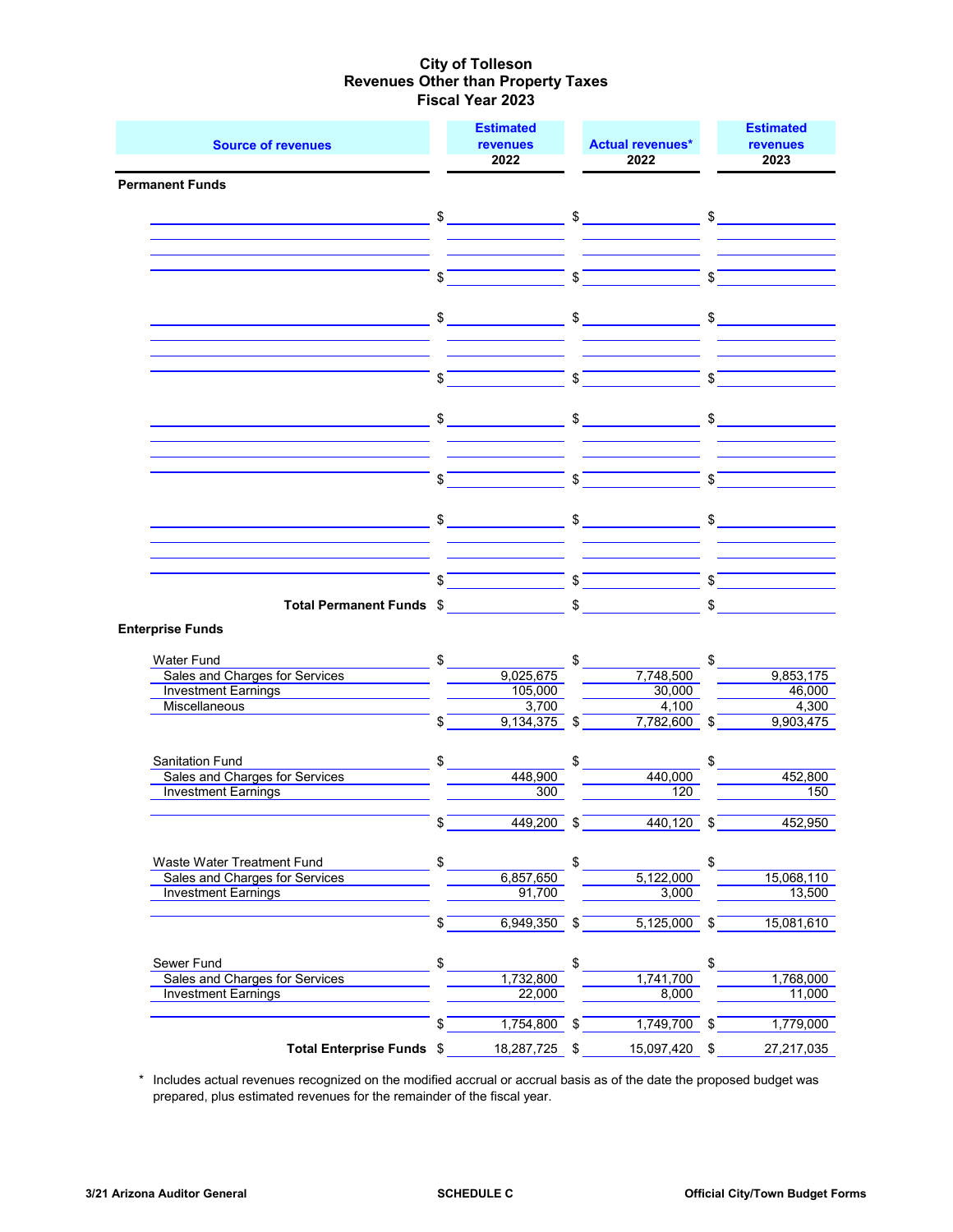| <b>Source of revenues</b>                                                     | <b>Estimated</b><br>revenues<br>2022                                                                                                                                                                                                                                                                                | <b>Actual revenues*</b><br>2022                                                                                                                                                                                                                                                                                                                                                                                                                                                 | <b>Estimated</b><br>revenues<br>2023 |
|-------------------------------------------------------------------------------|---------------------------------------------------------------------------------------------------------------------------------------------------------------------------------------------------------------------------------------------------------------------------------------------------------------------|---------------------------------------------------------------------------------------------------------------------------------------------------------------------------------------------------------------------------------------------------------------------------------------------------------------------------------------------------------------------------------------------------------------------------------------------------------------------------------|--------------------------------------|
| <b>Internal Service Funds</b><br><u> 1980 - Jan Samuel Barbara, poeta esp</u> |                                                                                                                                                                                                                                                                                                                     | $\frac{1}{2}$ \$                                                                                                                                                                                                                                                                                                                                                                                                                                                                |                                      |
|                                                                               |                                                                                                                                                                                                                                                                                                                     |                                                                                                                                                                                                                                                                                                                                                                                                                                                                                 |                                      |
| <u> 1980 - Johann John Stein, markin santa a</u>                              | \$                                                                                                                                                                                                                                                                                                                  | $\int$<br>$\frac{1}{2}$ \$                                                                                                                                                                                                                                                                                                                                                                                                                                                      | $\int$                               |
|                                                                               |                                                                                                                                                                                                                                                                                                                     |                                                                                                                                                                                                                                                                                                                                                                                                                                                                                 |                                      |
|                                                                               | \$                                                                                                                                                                                                                                                                                                                  | $\overline{\phantom{a}}$ $\overline{\phantom{a}}$ $\overline{\phantom{a}}$ $\overline{\phantom{a}}$ $\overline{\phantom{a}}$ $\overline{\phantom{a}}$ $\overline{\phantom{a}}$ $\overline{\phantom{a}}$ $\overline{\phantom{a}}$ $\overline{\phantom{a}}$ $\overline{\phantom{a}}$ $\overline{\phantom{a}}$ $\overline{\phantom{a}}$ $\overline{\phantom{a}}$ $\overline{\phantom{a}}$ $\overline{\phantom{a}}$ $\overline{\phantom{a}}$ $\overline{\phantom{a}}$ $\overline{\$ |                                      |
|                                                                               |                                                                                                                                                                                                                                                                                                                     | $\frac{1}{2}$ $\frac{1}{2}$ $\frac{1}{2}$ $\frac{1}{2}$ $\frac{1}{2}$ $\frac{1}{2}$ $\frac{1}{2}$ $\frac{1}{2}$ $\frac{1}{2}$ $\frac{1}{2}$ $\frac{1}{2}$ $\frac{1}{2}$ $\frac{1}{2}$ $\frac{1}{2}$ $\frac{1}{2}$ $\frac{1}{2}$ $\frac{1}{2}$ $\frac{1}{2}$ $\frac{1}{2}$ $\frac{1}{2}$ $\frac{1}{2}$ $\frac{1}{2}$                                                                                                                                                             |                                      |
|                                                                               | \$                                                                                                                                                                                                                                                                                                                  | $ \int$                                                                                                                                                                                                                                                                                                                                                                                                                                                                         | $-$ s $-$                            |
| <u> 1990 - Johann John Stein, markin samti som blev startet og s</u>          |                                                                                                                                                                                                                                                                                                                     | $\begin{array}{ccc}\n\text{\$} & \text{\$} & \text{\$} & \text{\$} & \text{\$} & \text{\$} & \text{\$} & \text{\$} & \text{\$} & \text{\$} & \text{\$} & \text{\$} & \text{\$} & \text{\$} & \text{\$} & \text{\$} & \text{\$} & \text{\$} & \text{\$} & \text{\$} & \text{\$} & \text{\$} & \text{\$} & \text{\$} & \text{\$} & \text{\$} & \text{\$} & \text{\$} & \text{\$} & \text{\$} & \text{\$} & \text{\$} & \text{\$} & \text{\$} & \text{\$} & \text$                 |                                      |
|                                                                               | $\frac{1}{2}$ $\frac{1}{2}$ $\frac{1}{2}$ $\frac{1}{2}$ $\frac{1}{2}$ $\frac{1}{2}$ $\frac{1}{2}$ $\frac{1}{2}$ $\frac{1}{2}$ $\frac{1}{2}$ $\frac{1}{2}$ $\frac{1}{2}$ $\frac{1}{2}$ $\frac{1}{2}$ $\frac{1}{2}$ $\frac{1}{2}$ $\frac{1}{2}$ $\frac{1}{2}$ $\frac{1}{2}$ $\frac{1}{2}$ $\frac{1}{2}$ $\frac{1}{2}$ |                                                                                                                                                                                                                                                                                                                                                                                                                                                                                 | $\int$                               |
| Total Internal Service Funds \$                                               |                                                                                                                                                                                                                                                                                                                     |                                                                                                                                                                                                                                                                                                                                                                                                                                                                                 | $\frac{1}{2}$                        |
|                                                                               |                                                                                                                                                                                                                                                                                                                     |                                                                                                                                                                                                                                                                                                                                                                                                                                                                                 |                                      |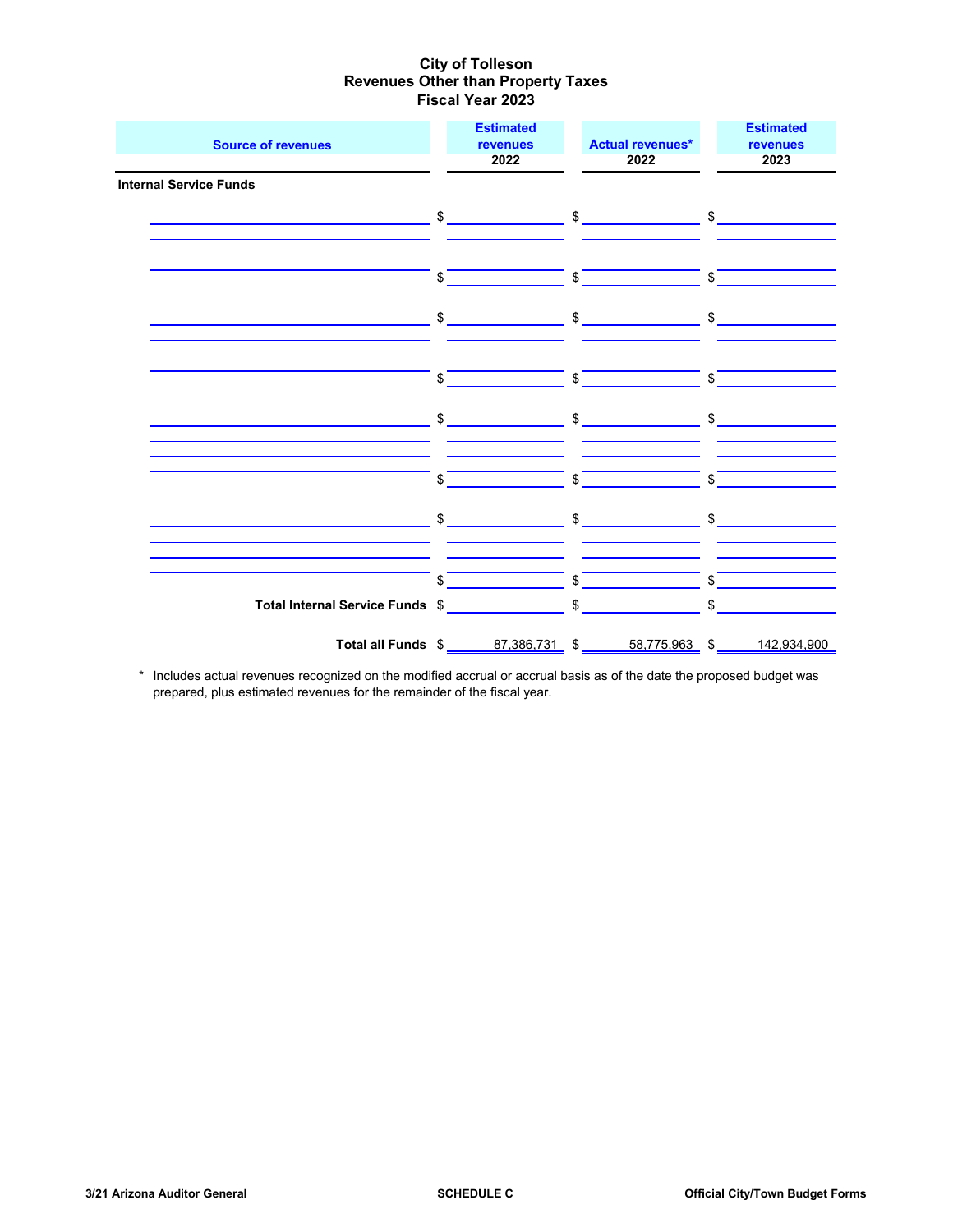## **City of Tolleson Other Financing Sources/(Uses) and Interfund Transfers Fiscal year 2023**

|                                                                                                                                                                                                                                                                                                                                                                                                        | <b>Other financing</b><br>2023                                                                                                                                                                                                                                                                                                                                                                                                                                   |                         |                      |        | <b>Interfund transfers</b><br>2023 |              |                      |  |  |  |  |
|--------------------------------------------------------------------------------------------------------------------------------------------------------------------------------------------------------------------------------------------------------------------------------------------------------------------------------------------------------------------------------------------------------|------------------------------------------------------------------------------------------------------------------------------------------------------------------------------------------------------------------------------------------------------------------------------------------------------------------------------------------------------------------------------------------------------------------------------------------------------------------|-------------------------|----------------------|--------|------------------------------------|--------------|----------------------|--|--|--|--|
| <b>Fund</b>                                                                                                                                                                                                                                                                                                                                                                                            | <b>Sources</b>                                                                                                                                                                                                                                                                                                                                                                                                                                                   |                         | (Uses)               |        | $\ln$                              |              | (Out)                |  |  |  |  |
| <b>General Fund</b>                                                                                                                                                                                                                                                                                                                                                                                    |                                                                                                                                                                                                                                                                                                                                                                                                                                                                  |                         |                      |        |                                    |              |                      |  |  |  |  |
|                                                                                                                                                                                                                                                                                                                                                                                                        | $\begin{array}{ccc} \text{\$} & \text{\$} & \text{\$} & \text{\$} & \text{\$} & \text{\$} & \text{\$} & \text{\$} & \text{\$} & \text{\$} & \text{\$} & \text{\$} & \text{\$} & \text{\$} & \text{\$} & \text{\$} & \text{\$} & \text{\$} & \text{\$} & \text{\$} & \text{\$} & \text{\$} & \text{\$} & \text{\$} & \text{\$} & \text{\$} & \text{\$} & \text{\$} & \text{\$} & \text{\$} & \text{\$} & \text{\$} & \text{\$} & \text{\$} & \text{\$} & \text{\$ |                         |                      |        |                                    |              | \$ 632,827           |  |  |  |  |
|                                                                                                                                                                                                                                                                                                                                                                                                        |                                                                                                                                                                                                                                                                                                                                                                                                                                                                  |                         |                      |        |                                    |              |                      |  |  |  |  |
|                                                                                                                                                                                                                                                                                                                                                                                                        |                                                                                                                                                                                                                                                                                                                                                                                                                                                                  |                         |                      |        |                                    |              |                      |  |  |  |  |
|                                                                                                                                                                                                                                                                                                                                                                                                        |                                                                                                                                                                                                                                                                                                                                                                                                                                                                  |                         |                      |        |                                    |              |                      |  |  |  |  |
|                                                                                                                                                                                                                                                                                                                                                                                                        |                                                                                                                                                                                                                                                                                                                                                                                                                                                                  |                         |                      |        |                                    |              |                      |  |  |  |  |
| Total General Fund $\sqrt[6]{\hspace{1cm} \sqrt[6]{\hspace{1cm} \sqrt[6]{\hspace{1cm} \sqrt[6]{\hspace{1cm} \sqrt[6]{\hspace{1cm} \times \hspace{1cm} \sqrt[6]{\hspace{1cm} \times \hspace{1cm} \times \hspace{1cm} \times \hspace{1cm}}}}}} \sqrt[6]{\hspace{1cm} \sqrt[6]{\hspace{1cm} \sqrt[6]{\hspace{1cm} \sqrt[6]{\hspace{1cm} \times \hspace{1cm} \times \hspace{1cm} \times \hspace{1cm}}}}}}$ |                                                                                                                                                                                                                                                                                                                                                                                                                                                                  |                         |                      |        |                                    | $\int$       | 632,827              |  |  |  |  |
| <b>Special Revenue Funds</b>                                                                                                                                                                                                                                                                                                                                                                           |                                                                                                                                                                                                                                                                                                                                                                                                                                                                  |                         |                      |        |                                    |              |                      |  |  |  |  |
| <b>Area Agency on Aging</b>                                                                                                                                                                                                                                                                                                                                                                            |                                                                                                                                                                                                                                                                                                                                                                                                                                                                  |                         |                      |        | $$ 632,827$ \$                     |              |                      |  |  |  |  |
|                                                                                                                                                                                                                                                                                                                                                                                                        |                                                                                                                                                                                                                                                                                                                                                                                                                                                                  |                         |                      |        |                                    |              |                      |  |  |  |  |
|                                                                                                                                                                                                                                                                                                                                                                                                        |                                                                                                                                                                                                                                                                                                                                                                                                                                                                  |                         |                      |        |                                    |              |                      |  |  |  |  |
|                                                                                                                                                                                                                                                                                                                                                                                                        |                                                                                                                                                                                                                                                                                                                                                                                                                                                                  |                         |                      |        |                                    |              |                      |  |  |  |  |
|                                                                                                                                                                                                                                                                                                                                                                                                        |                                                                                                                                                                                                                                                                                                                                                                                                                                                                  |                         |                      |        |                                    |              |                      |  |  |  |  |
| <b>Debt Service Funds</b>                                                                                                                                                                                                                                                                                                                                                                              |                                                                                                                                                                                                                                                                                                                                                                                                                                                                  |                         |                      |        |                                    |              |                      |  |  |  |  |
|                                                                                                                                                                                                                                                                                                                                                                                                        | $\frac{1}{2}$ $\frac{1}{2}$ $\frac{1}{2}$ $\frac{1}{2}$ $\frac{1}{2}$ $\frac{1}{2}$ $\frac{1}{2}$ $\frac{1}{2}$ $\frac{1}{2}$ $\frac{1}{2}$ $\frac{1}{2}$ $\frac{1}{2}$ $\frac{1}{2}$ $\frac{1}{2}$ $\frac{1}{2}$ $\frac{1}{2}$ $\frac{1}{2}$ $\frac{1}{2}$ $\frac{1}{2}$ $\frac{1}{2}$ $\frac{1}{2}$ $\frac{1}{2}$                                                                                                                                              |                         |                      |        | $\frac{1}{2}$                      |              | $\frac{1}{2}$        |  |  |  |  |
|                                                                                                                                                                                                                                                                                                                                                                                                        |                                                                                                                                                                                                                                                                                                                                                                                                                                                                  |                         |                      |        |                                    |              |                      |  |  |  |  |
|                                                                                                                                                                                                                                                                                                                                                                                                        |                                                                                                                                                                                                                                                                                                                                                                                                                                                                  |                         |                      |        |                                    |              |                      |  |  |  |  |
|                                                                                                                                                                                                                                                                                                                                                                                                        |                                                                                                                                                                                                                                                                                                                                                                                                                                                                  |                         |                      |        |                                    |              |                      |  |  |  |  |
|                                                                                                                                                                                                                                                                                                                                                                                                        |                                                                                                                                                                                                                                                                                                                                                                                                                                                                  |                         |                      |        |                                    |              |                      |  |  |  |  |
| Total Debt Service Funds $\sqrt{s}$ $\sqrt{s}$                                                                                                                                                                                                                                                                                                                                                         |                                                                                                                                                                                                                                                                                                                                                                                                                                                                  |                         |                      |        | $\frac{1}{2}$                      | $\sqrt{5}$   |                      |  |  |  |  |
| <b>Capital Projects Funds</b>                                                                                                                                                                                                                                                                                                                                                                          |                                                                                                                                                                                                                                                                                                                                                                                                                                                                  |                         |                      |        |                                    |              |                      |  |  |  |  |
|                                                                                                                                                                                                                                                                                                                                                                                                        | $\frac{1}{2}$ $\frac{1}{2}$ $\frac{1}{2}$ $\frac{1}{2}$ $\frac{1}{2}$ $\frac{1}{2}$ $\frac{1}{2}$ $\frac{1}{2}$ $\frac{1}{2}$ $\frac{1}{2}$ $\frac{1}{2}$ $\frac{1}{2}$ $\frac{1}{2}$ $\frac{1}{2}$ $\frac{1}{2}$ $\frac{1}{2}$ $\frac{1}{2}$ $\frac{1}{2}$ $\frac{1}{2}$ $\frac{1}{2}$ $\frac{1}{2}$ $\frac{1}{2}$                                                                                                                                              |                         |                      |        | $\frac{1}{2}$                      |              | $\frac{1}{2}$        |  |  |  |  |
|                                                                                                                                                                                                                                                                                                                                                                                                        |                                                                                                                                                                                                                                                                                                                                                                                                                                                                  |                         |                      |        |                                    |              |                      |  |  |  |  |
|                                                                                                                                                                                                                                                                                                                                                                                                        |                                                                                                                                                                                                                                                                                                                                                                                                                                                                  |                         |                      |        |                                    |              |                      |  |  |  |  |
|                                                                                                                                                                                                                                                                                                                                                                                                        |                                                                                                                                                                                                                                                                                                                                                                                                                                                                  |                         |                      |        |                                    |              |                      |  |  |  |  |
| Total Capital Projects Funds \$                                                                                                                                                                                                                                                                                                                                                                        |                                                                                                                                                                                                                                                                                                                                                                                                                                                                  |                         |                      | $\int$ |                                    | $\sqrt[6]{}$ |                      |  |  |  |  |
| <b>Permanent Funds</b>                                                                                                                                                                                                                                                                                                                                                                                 |                                                                                                                                                                                                                                                                                                                                                                                                                                                                  |                         |                      |        |                                    |              |                      |  |  |  |  |
| <u> 1999 - Johann John Stein, markin san</u>                                                                                                                                                                                                                                                                                                                                                           | $\frac{1}{2}$                                                                                                                                                                                                                                                                                                                                                                                                                                                    |                         | $\frac{1}{2}$        |        | $\frac{1}{2}$                      |              | $\frac{1}{\sqrt{2}}$ |  |  |  |  |
|                                                                                                                                                                                                                                                                                                                                                                                                        |                                                                                                                                                                                                                                                                                                                                                                                                                                                                  |                         |                      |        |                                    |              |                      |  |  |  |  |
|                                                                                                                                                                                                                                                                                                                                                                                                        |                                                                                                                                                                                                                                                                                                                                                                                                                                                                  |                         |                      |        |                                    |              |                      |  |  |  |  |
|                                                                                                                                                                                                                                                                                                                                                                                                        |                                                                                                                                                                                                                                                                                                                                                                                                                                                                  |                         |                      |        |                                    |              |                      |  |  |  |  |
|                                                                                                                                                                                                                                                                                                                                                                                                        |                                                                                                                                                                                                                                                                                                                                                                                                                                                                  |                         |                      |        |                                    |              |                      |  |  |  |  |
| Total Permanent Funds \$                                                                                                                                                                                                                                                                                                                                                                               |                                                                                                                                                                                                                                                                                                                                                                                                                                                                  | $\sqrt[6]{}$            |                      | \$     |                                    | \$           |                      |  |  |  |  |
| <b>Enterprise Funds</b>                                                                                                                                                                                                                                                                                                                                                                                |                                                                                                                                                                                                                                                                                                                                                                                                                                                                  |                         |                      |        |                                    |              |                      |  |  |  |  |
| Waste Water Treatment Fund                                                                                                                                                                                                                                                                                                                                                                             | $\frac{1}{2}$ $\frac{1}{2}$ $\frac{1}{2}$ $\frac{1}{2}$ $\frac{1}{2}$ $\frac{1}{2}$ $\frac{1}{2}$ $\frac{1}{2}$ $\frac{1}{2}$ $\frac{1}{2}$ $\frac{1}{2}$ $\frac{1}{2}$ $\frac{1}{2}$ $\frac{1}{2}$ $\frac{1}{2}$ $\frac{1}{2}$ $\frac{1}{2}$ $\frac{1}{2}$ $\frac{1}{2}$ $\frac{1}{2}$ $\frac{1}{2}$ $\frac{1}{2}$                                                                                                                                              |                         |                      |        | \$ 150,000                         |              |                      |  |  |  |  |
| <b>Sewer Fund</b>                                                                                                                                                                                                                                                                                                                                                                                      |                                                                                                                                                                                                                                                                                                                                                                                                                                                                  |                         |                      |        |                                    |              | 150,000              |  |  |  |  |
|                                                                                                                                                                                                                                                                                                                                                                                                        |                                                                                                                                                                                                                                                                                                                                                                                                                                                                  |                         |                      |        |                                    |              |                      |  |  |  |  |
|                                                                                                                                                                                                                                                                                                                                                                                                        |                                                                                                                                                                                                                                                                                                                                                                                                                                                                  |                         |                      |        |                                    |              |                      |  |  |  |  |
| Total Enterprise Funds \$                                                                                                                                                                                                                                                                                                                                                                              |                                                                                                                                                                                                                                                                                                                                                                                                                                                                  | \$                      |                      | \$     | 150,000                            | \$           | 150,000              |  |  |  |  |
|                                                                                                                                                                                                                                                                                                                                                                                                        |                                                                                                                                                                                                                                                                                                                                                                                                                                                                  |                         |                      |        |                                    |              |                      |  |  |  |  |
| <b>Internal Service Funds</b>                                                                                                                                                                                                                                                                                                                                                                          | $\sim$                                                                                                                                                                                                                                                                                                                                                                                                                                                           |                         |                      |        |                                    | \$           |                      |  |  |  |  |
|                                                                                                                                                                                                                                                                                                                                                                                                        |                                                                                                                                                                                                                                                                                                                                                                                                                                                                  |                         | $\frac{1}{\sqrt{2}}$ |        | $\frac{1}{2}$                      |              |                      |  |  |  |  |
|                                                                                                                                                                                                                                                                                                                                                                                                        |                                                                                                                                                                                                                                                                                                                                                                                                                                                                  |                         |                      |        |                                    |              |                      |  |  |  |  |
|                                                                                                                                                                                                                                                                                                                                                                                                        |                                                                                                                                                                                                                                                                                                                                                                                                                                                                  |                         |                      |        |                                    |              |                      |  |  |  |  |
|                                                                                                                                                                                                                                                                                                                                                                                                        |                                                                                                                                                                                                                                                                                                                                                                                                                                                                  |                         |                      |        |                                    |              |                      |  |  |  |  |
| Total Internal Service Funds \$                                                                                                                                                                                                                                                                                                                                                                        |                                                                                                                                                                                                                                                                                                                                                                                                                                                                  | $\sqrt[6]{\frac{1}{2}}$ |                      | \$     |                                    |              |                      |  |  |  |  |
| Total all Funds \$                                                                                                                                                                                                                                                                                                                                                                                     |                                                                                                                                                                                                                                                                                                                                                                                                                                                                  | \$                      |                      | \$     | 782,827                            | \$           | 782,827              |  |  |  |  |
|                                                                                                                                                                                                                                                                                                                                                                                                        |                                                                                                                                                                                                                                                                                                                                                                                                                                                                  |                         |                      |        |                                    |              |                      |  |  |  |  |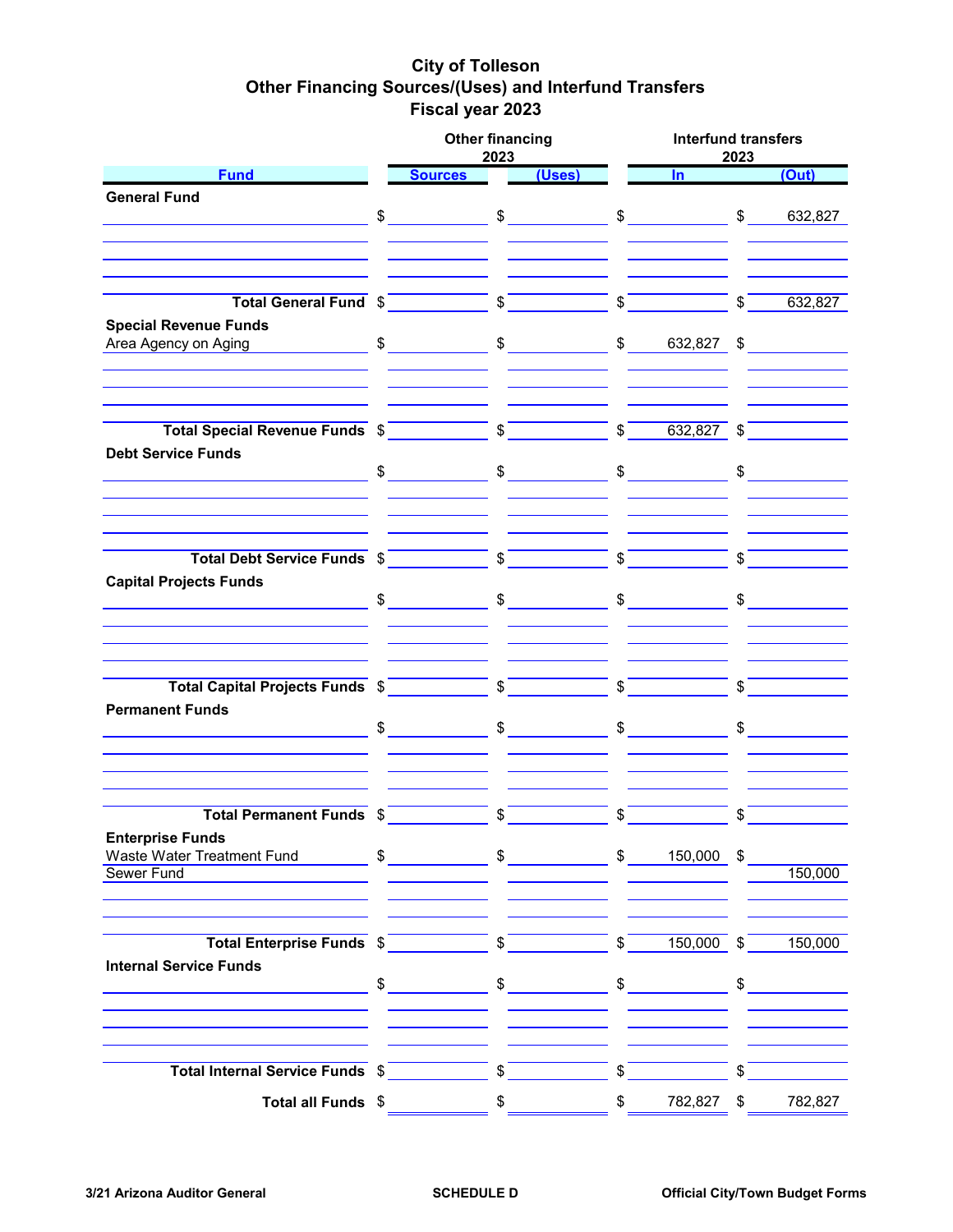#### **Expenditures/Expenses by Fund Fiscal year 2023 City of Tolleson**

|                                                                                                                                                                                                                                                                                                                | <b>Adopted</b>          | <b>Expenditure/</b>                                                                                                                                                                                                                                                                                                 |            |                               |                         |
|----------------------------------------------------------------------------------------------------------------------------------------------------------------------------------------------------------------------------------------------------------------------------------------------------------------|-------------------------|---------------------------------------------------------------------------------------------------------------------------------------------------------------------------------------------------------------------------------------------------------------------------------------------------------------------|------------|-------------------------------|-------------------------|
|                                                                                                                                                                                                                                                                                                                | <b>Budgeted</b>         | <b>Expense</b>                                                                                                                                                                                                                                                                                                      |            | <b>Actual</b>                 | <b>Budgeted</b>         |
|                                                                                                                                                                                                                                                                                                                | <b>Expenditures/</b>    | adjustments                                                                                                                                                                                                                                                                                                         |            | <b>Expenditures/</b>          | <b>Expenditures/</b>    |
| <b>Fund/Department</b>                                                                                                                                                                                                                                                                                         | <b>Expenses</b><br>2022 | approved<br>2022                                                                                                                                                                                                                                                                                                    |            | <b>Expenses*</b><br>2022      | <b>Expenses</b><br>2023 |
|                                                                                                                                                                                                                                                                                                                |                         |                                                                                                                                                                                                                                                                                                                     |            |                               |                         |
| <b>General Fund</b>                                                                                                                                                                                                                                                                                            |                         |                                                                                                                                                                                                                                                                                                                     |            |                               |                         |
| Mayor & Council<br>\$<br><b>City Management</b>                                                                                                                                                                                                                                                                | 798,600<br>562,300      | \$                                                                                                                                                                                                                                                                                                                  | \$         | 735,800 \$<br>473,230         | 878,100<br>562,800      |
| <b>Public Affairs</b>                                                                                                                                                                                                                                                                                          | 593,470                 |                                                                                                                                                                                                                                                                                                                     |            | 523,167                       | 793,020                 |
| <b>Housing Services</b>                                                                                                                                                                                                                                                                                        | 809,780                 |                                                                                                                                                                                                                                                                                                                     |            | 270,860                       | 880,100                 |
| City Clerk                                                                                                                                                                                                                                                                                                     | 420,200                 |                                                                                                                                                                                                                                                                                                                     |            | 347,500                       | 441,850                 |
| <b>Employee Resources</b>                                                                                                                                                                                                                                                                                      | 642,325                 |                                                                                                                                                                                                                                                                                                                     |            | 595,650                       | 842,825                 |
| <b>City Magistrate</b>                                                                                                                                                                                                                                                                                         | 274,650                 |                                                                                                                                                                                                                                                                                                                     |            | 224,785                       | 275,150                 |
| <b>Court Administration</b><br>Prosecutor                                                                                                                                                                                                                                                                      | 491,700<br>85,500       |                                                                                                                                                                                                                                                                                                                     |            | 344,600<br>85,500             | 517,025<br>85,500       |
| Finance                                                                                                                                                                                                                                                                                                        | 954,550                 |                                                                                                                                                                                                                                                                                                                     |            | 860,200                       | 1,095,250               |
| Information Technology                                                                                                                                                                                                                                                                                         | 883,300                 |                                                                                                                                                                                                                                                                                                                     |            | 879.800                       | 1,172,800               |
| <b>Police Administration</b>                                                                                                                                                                                                                                                                                   | 586,000                 |                                                                                                                                                                                                                                                                                                                     |            | 419,000                       | 894,500                 |
| Police Support Services                                                                                                                                                                                                                                                                                        | 2,563,500               |                                                                                                                                                                                                                                                                                                                     |            | 2,144,900                     | 2,854,650               |
| Police Investigation                                                                                                                                                                                                                                                                                           | 745,200                 |                                                                                                                                                                                                                                                                                                                     |            | 644,685                       | 799,250                 |
| <b>Police Field Operations</b>                                                                                                                                                                                                                                                                                 | 2,498,000               |                                                                                                                                                                                                                                                                                                                     |            | 2,330,000                     | 3,652,500               |
| Library                                                                                                                                                                                                                                                                                                        | 1,146,000               |                                                                                                                                                                                                                                                                                                                     |            | 996,375                       | 1,476,600               |
| Fire Administration<br>Fire Operations                                                                                                                                                                                                                                                                         | 1,027,700<br>4,138,950  |                                                                                                                                                                                                                                                                                                                     |            | 1,013,900<br>3,637,950        | 1,144,350<br>4,500,700  |
| <b>Aquatics Center</b>                                                                                                                                                                                                                                                                                         | 615,000                 |                                                                                                                                                                                                                                                                                                                     |            | 609,600                       | 882,200                 |
| <b>Field Operations Vehicles</b>                                                                                                                                                                                                                                                                               | 569,650                 |                                                                                                                                                                                                                                                                                                                     |            | 513,700                       | 614,650                 |
| <b>Field Operations Grounds</b>                                                                                                                                                                                                                                                                                | 550,840                 |                                                                                                                                                                                                                                                                                                                     |            | 476,690                       | 630,690                 |
| <b>Field Operations Buildings</b>                                                                                                                                                                                                                                                                              | 1,138,800               | (90,000)                                                                                                                                                                                                                                                                                                            |            | 1,017,800                     | 1,330,100               |
| <b>Building Inspection</b>                                                                                                                                                                                                                                                                                     | 466,600                 | 100,000                                                                                                                                                                                                                                                                                                             |            | 401,000                       | 587,900                 |
| <b>Field Operations Streets</b>                                                                                                                                                                                                                                                                                | 987,950                 | (35,000)                                                                                                                                                                                                                                                                                                            |            | 823.490                       | 1,174,950               |
| Transportation<br>Human Services                                                                                                                                                                                                                                                                               | 490,000<br>931,500      | (200,000)                                                                                                                                                                                                                                                                                                           |            | 290,000<br>558,050            | 650,000<br>1,082,200    |
| Non-Profit                                                                                                                                                                                                                                                                                                     | 62,000                  |                                                                                                                                                                                                                                                                                                                     |            | 60,250                        | 62,000                  |
| Parks & Recreation                                                                                                                                                                                                                                                                                             | 2,027,350               |                                                                                                                                                                                                                                                                                                                     |            | 1,699,175                     | 2,305,700               |
| Teen Council                                                                                                                                                                                                                                                                                                   | 232,140                 |                                                                                                                                                                                                                                                                                                                     |            | 148,995                       | 216,540                 |
| <b>City Promotion</b>                                                                                                                                                                                                                                                                                          | 560,600                 |                                                                                                                                                                                                                                                                                                                     |            | 85,630                        | 555,600                 |
| Economic Development                                                                                                                                                                                                                                                                                           | 1,228,000               |                                                                                                                                                                                                                                                                                                                     |            | 969,600                       | 1,275,600               |
| Planning & Engineering                                                                                                                                                                                                                                                                                         | 326,750                 |                                                                                                                                                                                                                                                                                                                     |            | 324,500                       | 453,650                 |
| <b>Employee Development</b>                                                                                                                                                                                                                                                                                    | 87,000                  |                                                                                                                                                                                                                                                                                                                     |            | 73,500                        | 87,000                  |
| Capital Outlay<br>Contingency                                                                                                                                                                                                                                                                                  | 12,305,000<br>1,000,000 | 585,000<br>(793, 200)                                                                                                                                                                                                                                                                                               |            | 8,350,000<br>206,800          | 14,710,000<br>2,000,000 |
|                                                                                                                                                                                                                                                                                                                |                         |                                                                                                                                                                                                                                                                                                                     |            |                               |                         |
|                                                                                                                                                                                                                                                                                                                |                         |                                                                                                                                                                                                                                                                                                                     |            |                               |                         |
| Total General Fund \$                                                                                                                                                                                                                                                                                          | 42,800,905              | \$<br>(433, 200)                                                                                                                                                                                                                                                                                                    | \$         | 33,136,682                    | \$<br>51,485,750        |
| <b>Special Revenue Funds</b>                                                                                                                                                                                                                                                                                   |                         |                                                                                                                                                                                                                                                                                                                     |            |                               |                         |
| Highway Users Revenue Fund<br>\$                                                                                                                                                                                                                                                                               | 873,000                 | \$                                                                                                                                                                                                                                                                                                                  | \$         | 870,000                       | \$<br>1,110,000         |
| <b>Grants Fund</b><br>Public Safety Sales Tax Fund                                                                                                                                                                                                                                                             | 11,178,530<br>4,085,000 | 10,000<br>30,000                                                                                                                                                                                                                                                                                                    |            | 144,217<br>4,079,179          | 43,086,925<br>7,856,000 |
| Other Special Revenue Funds                                                                                                                                                                                                                                                                                    | 172,880                 |                                                                                                                                                                                                                                                                                                                     |            | 147,005                       | 228,480                 |
| Area Agency on Aging Fund                                                                                                                                                                                                                                                                                      | 697,206                 |                                                                                                                                                                                                                                                                                                                     |            | 623,784                       | 867,296                 |
| <b>AZ Cares Fund</b>                                                                                                                                                                                                                                                                                           | 160,000                 | 393,200                                                                                                                                                                                                                                                                                                             |            | 553,200                       | 1,810,000               |
| <b>CDBG Fund</b>                                                                                                                                                                                                                                                                                               | 350,000                 |                                                                                                                                                                                                                                                                                                                     |            | 180,000                       | 400,000                 |
| Total Special Revenue Funds \$                                                                                                                                                                                                                                                                                 | 17,516,616              | \$<br>433,200                                                                                                                                                                                                                                                                                                       | \$         | 6,597,385                     | \$<br>55,358,701        |
| <b>Debt Service Funds</b>                                                                                                                                                                                                                                                                                      |                         |                                                                                                                                                                                                                                                                                                                     |            |                               |                         |
| Debt Service Funds                                                                                                                                                                                                                                                                                             | $\frac{1}{2}$           |                                                                                                                                                                                                                                                                                                                     |            | $4,107,136$ \$ $4,107,136$ \$ | 4,129,932               |
| Total Debt Service Funds $\frac{2}{100}$ $\frac{4,107,136}{2}$ $\frac{2}{100}$                                                                                                                                                                                                                                 |                         |                                                                                                                                                                                                                                                                                                                     | $\sqrt{s}$ | $4,107,136$ \$                | 4,129,932               |
| <b>Capital Projects Funds</b>                                                                                                                                                                                                                                                                                  |                         |                                                                                                                                                                                                                                                                                                                     |            |                               |                         |
| City Hall Construction $\frac{1}{2}$ $\frac{1}{2}$ $\frac{1}{2}$ $\frac{1}{2}$ $\frac{1}{2}$ $\frac{1}{2}$ $\frac{1}{2}$ $\frac{1}{2}$ $\frac{1}{2}$ $\frac{1}{2}$ $\frac{1}{2}$ $\frac{1}{2}$ $\frac{1}{2}$ $\frac{1}{2}$ $\frac{1}{2}$ $\frac{1}{2}$ $\frac{1}{2}$ $\frac{1}{2}$ $\frac{1}{2}$ $\frac{1}{2}$ |                         |                                                                                                                                                                                                                                                                                                                     |            |                               |                         |
| Aquatics Center                                                                                                                                                                                                                                                                                                | 5,000,000               |                                                                                                                                                                                                                                                                                                                     |            |                               | 21.000.000              |
|                                                                                                                                                                                                                                                                                                                |                         |                                                                                                                                                                                                                                                                                                                     |            |                               |                         |
| Total Capital Projects Funds \$16,000,000 \$                                                                                                                                                                                                                                                                   |                         |                                                                                                                                                                                                                                                                                                                     |            | $\sqrt{5}$ 11.000.000 \$      | 21.000.000              |
| <b>Permanent Funds</b>                                                                                                                                                                                                                                                                                         |                         |                                                                                                                                                                                                                                                                                                                     |            |                               |                         |
|                                                                                                                                                                                                                                                                                                                |                         |                                                                                                                                                                                                                                                                                                                     |            |                               |                         |
|                                                                                                                                                                                                                                                                                                                |                         |                                                                                                                                                                                                                                                                                                                     |            |                               |                         |
|                                                                                                                                                                                                                                                                                                                |                         |                                                                                                                                                                                                                                                                                                                     |            |                               |                         |
| Total Permanent Funds \$                                                                                                                                                                                                                                                                                       |                         | \$                                                                                                                                                                                                                                                                                                                  | \$         |                               |                         |
| <b>Enterprise Funds</b>                                                                                                                                                                                                                                                                                        |                         |                                                                                                                                                                                                                                                                                                                     |            |                               |                         |
| <b>Water Fund</b>                                                                                                                                                                                                                                                                                              | $\sim$                  | 14,305,700 \$                                                                                                                                                                                                                                                                                                       |            | $$^{\circ}$<br>7,563,700 \$   | 11,781,042              |
| Sanitation Fund<br>Waste Water Treatment Fund                                                                                                                                                                                                                                                                  | 422,800<br>11,863,722   |                                                                                                                                                                                                                                                                                                                     |            | 409,010<br>8,980,999          | 463,600<br>18,719,200   |
| Sewer Fund                                                                                                                                                                                                                                                                                                     | 2,087,180               |                                                                                                                                                                                                                                                                                                                     |            | 1,769,230                     | 2,481,786               |
| Total Enterprise Funds \$                                                                                                                                                                                                                                                                                      |                         | 28,679,402 \$                                                                                                                                                                                                                                                                                                       | \$         | 18,722,939 \$                 | 33,445,628              |
| <b>Internal Service Funds</b>                                                                                                                                                                                                                                                                                  |                         |                                                                                                                                                                                                                                                                                                                     |            |                               |                         |
|                                                                                                                                                                                                                                                                                                                | $\frac{1}{2}$           | $\frac{1}{2}$ $\frac{1}{2}$ $\frac{1}{2}$ $\frac{1}{2}$ $\frac{1}{2}$ $\frac{1}{2}$ $\frac{1}{2}$ $\frac{1}{2}$ $\frac{1}{2}$ $\frac{1}{2}$ $\frac{1}{2}$ $\frac{1}{2}$ $\frac{1}{2}$ $\frac{1}{2}$ $\frac{1}{2}$ $\frac{1}{2}$ $\frac{1}{2}$ $\frac{1}{2}$ $\frac{1}{2}$ $\frac{1}{2}$ $\frac{1}{2}$ $\frac{1}{2}$ |            |                               |                         |
|                                                                                                                                                                                                                                                                                                                |                         |                                                                                                                                                                                                                                                                                                                     |            |                               |                         |
| Total Internal Service Funds \$                                                                                                                                                                                                                                                                                |                         |                                                                                                                                                                                                                                                                                                                     | \$         |                               | \$                      |
| Total all Funds \$                                                                                                                                                                                                                                                                                             | 109,104,059 \$          |                                                                                                                                                                                                                                                                                                                     | \$         | 73,564,142                    | \$<br>165,420,011       |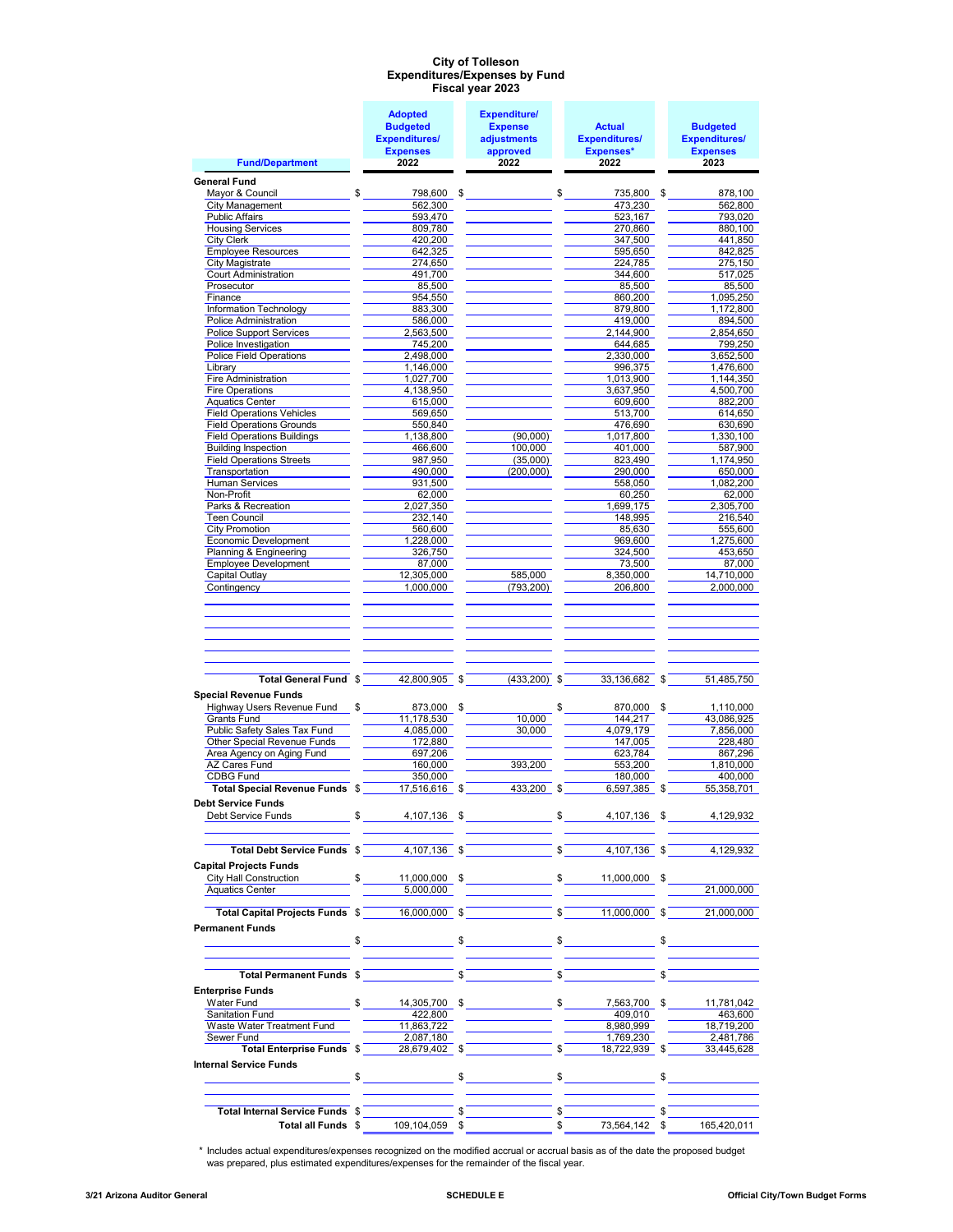### **Expenditures/Expenses by Department Fiscal year 2023 City of Tolleson**

|                             | <b>Adopted</b><br><b>Budgeted</b><br><b>Expenditures/</b><br><b>Expenses</b> | <b>Expenditure/</b><br><b>Expense</b><br>adjustments<br>approved | <b>Actual</b><br><b>Expenditures/</b><br>Expenses* | <b>Budgeted</b><br><b>Expenditures/</b><br><b>Expenses</b> |
|-----------------------------|------------------------------------------------------------------------------|------------------------------------------------------------------|----------------------------------------------------|------------------------------------------------------------|
| <b>Department/Fund</b>      | 2022                                                                         | 2022                                                             | 2022                                               | 2023                                                       |
| This form is not applicable |                                                                              |                                                                  |                                                    |                                                            |
|                             | \$                                                                           | \$                                                               | $\, \, \raisebox{12pt}{$\scriptstyle \$}$          | \$                                                         |
|                             |                                                                              |                                                                  |                                                    |                                                            |
|                             |                                                                              |                                                                  |                                                    |                                                            |
|                             |                                                                              |                                                                  |                                                    |                                                            |
|                             |                                                                              |                                                                  |                                                    |                                                            |
|                             |                                                                              |                                                                  |                                                    |                                                            |
|                             |                                                                              |                                                                  |                                                    |                                                            |
|                             |                                                                              |                                                                  |                                                    |                                                            |
|                             |                                                                              |                                                                  |                                                    |                                                            |
|                             |                                                                              |                                                                  |                                                    |                                                            |
| Department Total \$         |                                                                              | \$                                                               | \$                                                 | \$                                                         |
| List Department:            |                                                                              |                                                                  |                                                    |                                                            |
|                             |                                                                              |                                                                  |                                                    |                                                            |
|                             | \$                                                                           | $\sim$                                                           | $\frac{1}{2}$                                      | $\sim$                                                     |
|                             |                                                                              |                                                                  |                                                    |                                                            |
|                             |                                                                              |                                                                  |                                                    |                                                            |
|                             |                                                                              |                                                                  |                                                    |                                                            |
|                             |                                                                              |                                                                  |                                                    |                                                            |
|                             |                                                                              |                                                                  |                                                    |                                                            |
|                             |                                                                              |                                                                  |                                                    |                                                            |
|                             |                                                                              |                                                                  |                                                    |                                                            |
|                             |                                                                              |                                                                  |                                                    |                                                            |
|                             |                                                                              |                                                                  |                                                    |                                                            |
|                             |                                                                              |                                                                  |                                                    |                                                            |
| Department Total \$         |                                                                              | \$                                                               | \$                                                 | \$                                                         |
| List Department:            |                                                                              |                                                                  |                                                    |                                                            |
|                             |                                                                              |                                                                  |                                                    |                                                            |
|                             | ¢                                                                            | ¢                                                                | ¢                                                  | ¢                                                          |
|                             |                                                                              |                                                                  |                                                    |                                                            |
|                             |                                                                              |                                                                  |                                                    |                                                            |
|                             |                                                                              |                                                                  |                                                    |                                                            |
|                             |                                                                              |                                                                  |                                                    |                                                            |
|                             |                                                                              |                                                                  |                                                    |                                                            |
|                             |                                                                              |                                                                  |                                                    |                                                            |
|                             |                                                                              |                                                                  |                                                    |                                                            |
|                             |                                                                              |                                                                  |                                                    |                                                            |
|                             |                                                                              |                                                                  |                                                    |                                                            |
|                             |                                                                              |                                                                  |                                                    |                                                            |
| Department Total \$         |                                                                              | \$                                                               |                                                    | \$                                                         |